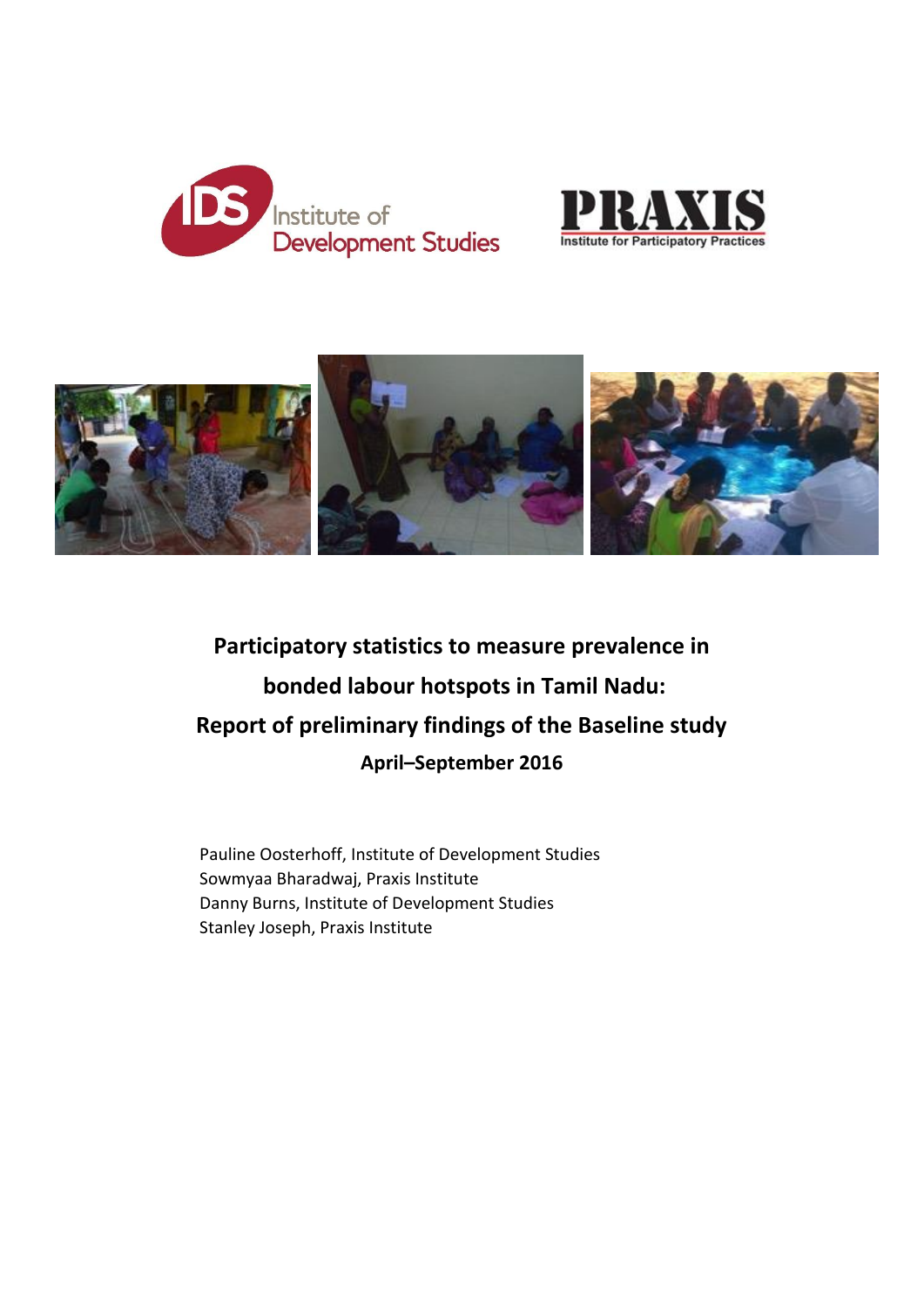# **Acknowledgements**

The team would like to extend its gratitude to all the partner organisations that participated in the research process – attending the training, sharing feedback with their respective teams, coordinating during the quality assurance visits and spot checks and helping to draw this process to a close. We are also grateful to the community members who gave their time to be part of the process and discussions that followed. Their inputs have enriched our insights and contributed greatly to this baseline prevalence study. We would also like to thank Moulasha Kader for his technical support and Catherine Müller for her technical advice on the quantitative data analysis.

The team would also like to record its gratitude to the Freedom Fund, especially Ginny Baumann for supporting the team from the initial design phase of this process, and to the finance and administration teams at Praxis and IDS for providing their support throughout the field process.

*Photo credits: Praxis Institute for Participatory Practice India*

# **List of abbreviations**

| HH         | Household                                              |
|------------|--------------------------------------------------------|
| <b>IDS</b> | Institute for Development Studies                      |
| MGNREGA    | Mahatma Gandhi National Rural Employment Guarantee Act |
| NGO        | Non-governmental organisation                          |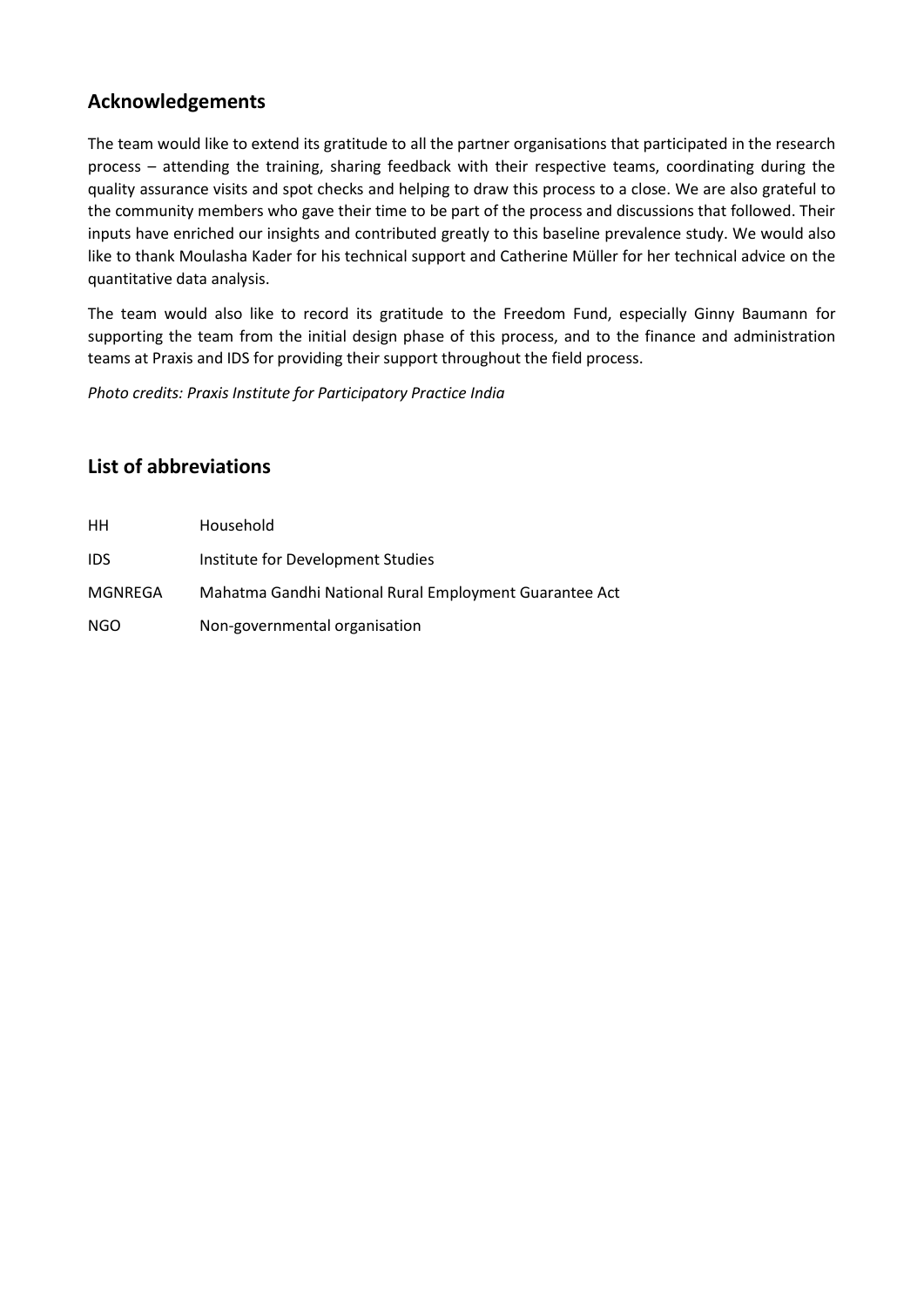# **1. Introduction**

## **1.1 Background**

The state of Tamil Nadu in Southern India plays an important role for both the Indian textile industry and for global brands and retailers. Much of the country's spinning, power loom and handloom units are located in Tamil Nadu. The cotton-spinning sector is the backbone of Tamil Nadu's textile industry. One of the region's oldest and most prestigious manufacturing sectors, it employs thousands of workers and has been the leading source of the state's revenues, exports, and industrial entrepreneurship. Tamil Nadu accounts for over 65% of other cloth preparation prior to manufacture.<sup>1</sup> The textile industry in Tamil Nadu, as in several other Asian countries, builds on existing gender inequalities taking advantage of gender wage gaps by relying on the production of labour-intensive goods that are produced by women.<sup>2</sup> The textile industry in Tamil Nadu has been reported to be exploiting young women workers in the spinning and textile units and using manipulative schemes that reinforce gender inequalities. The media has widely reported on some of these schemes and the abuses that women and girls suffered over the last few years.<sup>3</sup>

The Freedom Fund, along with 11 partner organisations in Tamil Nadu, is focusing geographically on hotspots/locations where forms of bonded labour are more prevalent. It is working towards reducing trafficking, bonded labour and harmful child labour. Between 2015 and 2018, under the overall objective of reducing the prevalence of bonded labour in four districts of Tamil Nadu, sub-objectives are:

- 1. Residents in 240 targeted highly affected communities prevent vulnerable individuals entering forced labour schemes. They ensure sustainable freedom and wellbeing of bonded labour survivors.
- 2. At least 3,000 workers in sites of high exploitation strengthen their resistance against violation of rights and freedoms
- 3. Spinning-mill owners make improvements in worker protection and freedoms.

Intervention districts are highlighted in grey in the maps<sup>4</sup> below:





#### **1.2 Study context and methods**

As part of this process - an independent evaluation of the hotspot - being carried out by the Institute of Development Studies UK and Praxis India – there is a strong focus on the relevance and effectiveness of partners' work. The study aims to seek answers to an estimation of prevalence of bonded labour across Freedom Fund areas: on how prevalence differs among populations with different socio-economic characteristics; on the indicators that unpack whether a family is more resilient or prone to bonded labour

<sup>-</sup><sup>1</sup> Solidaridad (2012) Understanding the Characteristics of the Sumangali Scheme in Tamil Nadu Textile & Garment Industry and Supply Chain Linkages. Research Report.

<sup>&</sup>lt;sup>2</sup> UN Women (2016) Towards gender equality in Viet Nam: Making inclusive growth work for women. E. Braunstein (2015) Economic Growth and Social Reproduction: Gender Inequality as a Cause and Consequence. UN Women Discussion Paper No. 5.

<sup>&</sup>lt;sup>3</sup> Solidariad (2012).

<sup>4</sup> Maps provided by the Freedom Fund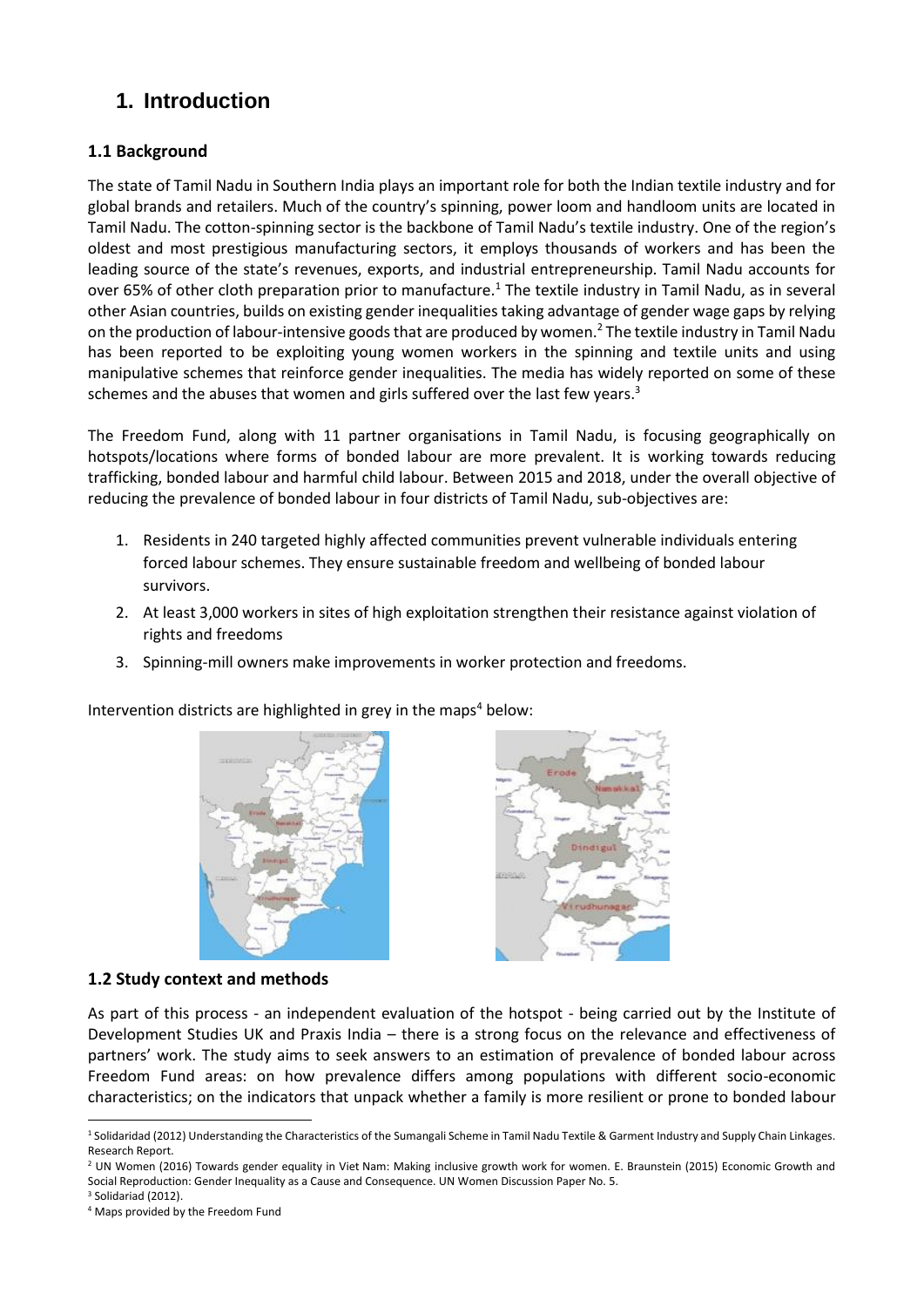(such as loans or alcohol consumption); and on whether the method being used for measuring bonded labour is likely to detect the expected change between baseline and endline.

While individual NGO partners have monitoring and evaluation systems to measure the progress of their intervention, the aim of our work is to assess the impact of interventions across the Freedom Fund hotspot as a whole.

The Freedom Fund supports local NGO intervention programmes currently in existence in six hotspots where there are known to be high concentrations of modern-day bonded labour (in this case, Tamil Nadu). The aim of each hotspot programme is to reduce prevalence in the hotspot as a whole - with partners working in specific communities on: direct prevention, protection and prosecution interventions; improving the wider enabling environment for freedom; increasing civil society's capacity for sustained and effective anti-bonded labour action and supporting rigorous research and evaluation on bonded labour. Similar processes are currently taking place in Bihar and Uttar Pradesh in Northern India and in other parts of the world.

Partners have been chosen based on the following criteria (though not all partners need to be strong in each area): (1) Addressing bonded labour and bonded labour; (2) Involvement in rescue/interception; (3) Equipping survivors through effective support for recovery and reintegration; (4) Positioning to contribute to systemic change, including through community-based reflection and collective action against bonded labour; (5) Engagement in local, district, state and/or national level advocacy; (6) Involvement in legal services for victim protection and/or prosecution of those who hold or traffic bonded labourers; (7) Capacity and organisational reliability, trustworthiness, and transparency.

An empirical measurement of interventions and change processes requires documentation of at least two points in time to offer comparison from start to finish, which is why a baseline and end-line is being facilitated for the overall hotspot programme itself. As there was no prevalence data available, the selection of locations of work was based on anecdotal evidence that is rooted in experience of the partners – some of whom have worked in these communities for many years, as well as research studies carried out by some NGOs. This led to the creation of criteria for the selection of the four locations of Erode, Namakkal, Virudhunagar and Dindigul, including that they needed to have a significant number of mills existing in the district with workers going into those mills each day and a large number of workers moving from source villages to go to live inside mill hostels. This evidence often included communities having the typical characteristics associated with high prevalence of forms of bonded labour in India, such as being primarily Dalit or Adivasi, having high levels of landlessness and poverty, and government safety nets having a poor reach. The partners are intervening in 338 hamlets in total.

The current baseline study was seen as the first step in providing context for the partners' work and offering inputs to their ongoing programmes to meet the goal of decreasing the prevalence of bonded labourers during the intervention period. The aim of the prevalence work is not to show overall prevalence for the districts but to show prevalence in the intervention areas and how it changes over time.

The choice of participatory statistics as a method for this baseline was influenced by a range of different factors including: multiple working definitions and understandings of bonded labour; the difficulties associated with identifying hidden populations; the extractive nature of traditional surveys; and the need to give feedback to the communities affected so that they can validate the results and take action themselves.<sup>5</sup> Participatory census and generation of numbers was seen as a methodology with potential for overcoming some of the issues of traditional survey methods. With use of participatory tools such as a social map or other similar tools, details of disaggregated socio demographic data of families and village institutions can be collected, analysed and discussed at the local level. When statistical principles are used, data can be analysed at a higher aggregated level, in this case the hotspot level. Having been successfully used for monitoring and evaluation in other contexts, participatory statistics was selected as the method for measuring prevalence and other indicators of change as part of an integrated mixed methods approach including life story analysis, system mapping and action research.

-

<sup>&</sup>lt;sup>5</sup> More details are available in CDI Practice Paper, Number 16, February 2016: [http://cdimpact.org/publications/using-participatory-statistics](http://cdimpact.org/publications/using-participatory-statistics-examine-impact-interventions-eradicate-slavery-lessons)[examine-impact-interventions-eradicate-slavery-lessons](http://cdimpact.org/publications/using-participatory-statistics-examine-impact-interventions-eradicate-slavery-lessons)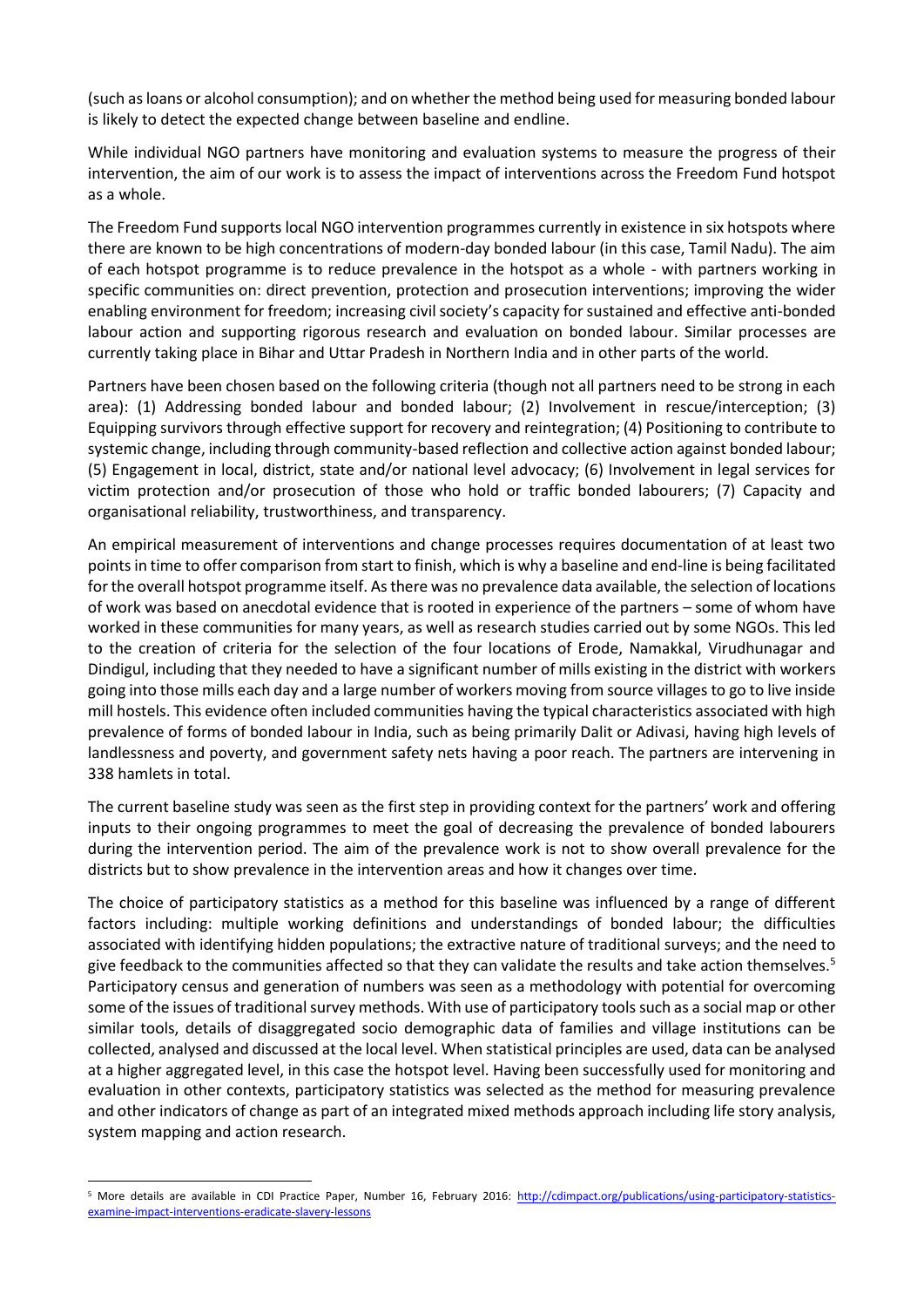The experiment in the use of participatory statistics for collecting prevalence data on bonded labour has wider importance within the global movement, as anti-bonded-labour agencies around the world struggle to generate accurate prevalence data in a way that is cost-effective and therefore scalable. It is consequently particularly important to explore the validity and reliability of the results from this research so that we can inform the wider movement about the extent to which this method can be re-used.

## **1.3 Tool development and sample**

-

The hotspot area in Tamil Nadu is a complex and dynamic setting where bonded labour co-exists with other forms of labour exploitation and many other types of socio-economic and political inequalities. Each partner NGO has its own expertise and history.

Seven NGOs were involved in a life story collection and analysis workshop. The purpose was to understand the systemic causes of bonded labour, identify how programmes should intervene in order to be most relevant, and what the indicators of a significant change would be, according to individuals living in contexts of bonded labour. The key themes that emerged from the joint analysis of 308 life stories included poverty, alcoholism, illiteracy, illness, accident at work, death in family and debt. Participants then took these life stories to explore causal relations between these themes, creating a system wall-map using arrows and lines. This map showed causal relationships and systemic feedback loops. The qualitative analysis of the pathways and indicators of change from the map and the clustered analysis generated three indicators of change over time and one diagnostic indicator. Following the life stories exercise, we identified three main indicators to use within the statistics at baseline and follow up:  $(1)$  prevalence and incidence of bonded labour,<sup>6</sup> (2) development of collective action by those affected by bonded labour based on group discussions, and (3) access to health services. These are the indicators that we use to measure change.

In addition, we looked at the following diagnostic indicators; religion, caste, type and size of land ownership, access to MGNREGA, having a bank account, family size, family composition, access to school, school dropout rate, presence of traffickers and type of trafficking, loans, borrower, purpose of loans, reason for loans, early marriage, alcohol addiction in the family.

Based on a joint analysis and testing of the tool, we narrowed the categories of bonded labour down to four: (1) bonded labour in the mill within the village; (2) bonded labour in the mill outside the village; (3) bonded labour doing other work within the village; and (4) bonded labour doing other work outside the village.

In addition to partners defining their own goals and indicators, the programme has an upwards accountability and reporting function. The danger of this, as with all such systems, is that monitoring and evaluation can be perceived as a dull report-writing exercise, rather than an opportunity for learning, analysis and sharing to generate new knowledge and inform change strategies. Therefore, the IDS and Praxis team were keen to evolve a tool that would utilise the expertise of field staff, be interesting and also encourage the sharing of experiences of community members in a simple, non-threatening manner. A two-part prevalence measurement process was evolved, through which each NGO collected data in a set number of predetermined hamlets. Part 1 was a mapping exercise to generate background details on the hamlet and to help with a line listing of houses to randomly select respondents. Part 2 was facilitated a week or 10 days after the mapping exercise and used a pictorial self-assessment tool to generate some detailed information about certain households in the hamlets, serving as the baseline data. Ten to fifteen individuals from randomly selected households provided the information for the survey in a safe space facilitated by NGO staff. Respondents indicated the appropriate answers to the questions for themselves and their two adjacent neighbours on the sheets – one set of sheets per household, giving a total of three households per respondent. The advantage for non-literate community members was that all questions were depicted

<sup>6</sup> Operational definition of bonded labour used in the study. There needs to be an advance or agreement – advance, whether in cash or in kind or partly in cash or partly in kind, made by one person who is also demanding the labour of the borrower as a means of repayment for a loan.; PLUS any one of these remaining four: no freedom of movement – physically constrained or has restrictions placed on his/her freedom of movement; less than the minimum wages – a remuneration which is less than the current notified minimum wage under the minimum wages act; no freedom of employment – absence of freedom to choose one's employment or other means of livelihood; no freedom of market place – loss of freedom to sell one's labour in open market. These have been detailed in the guidebook.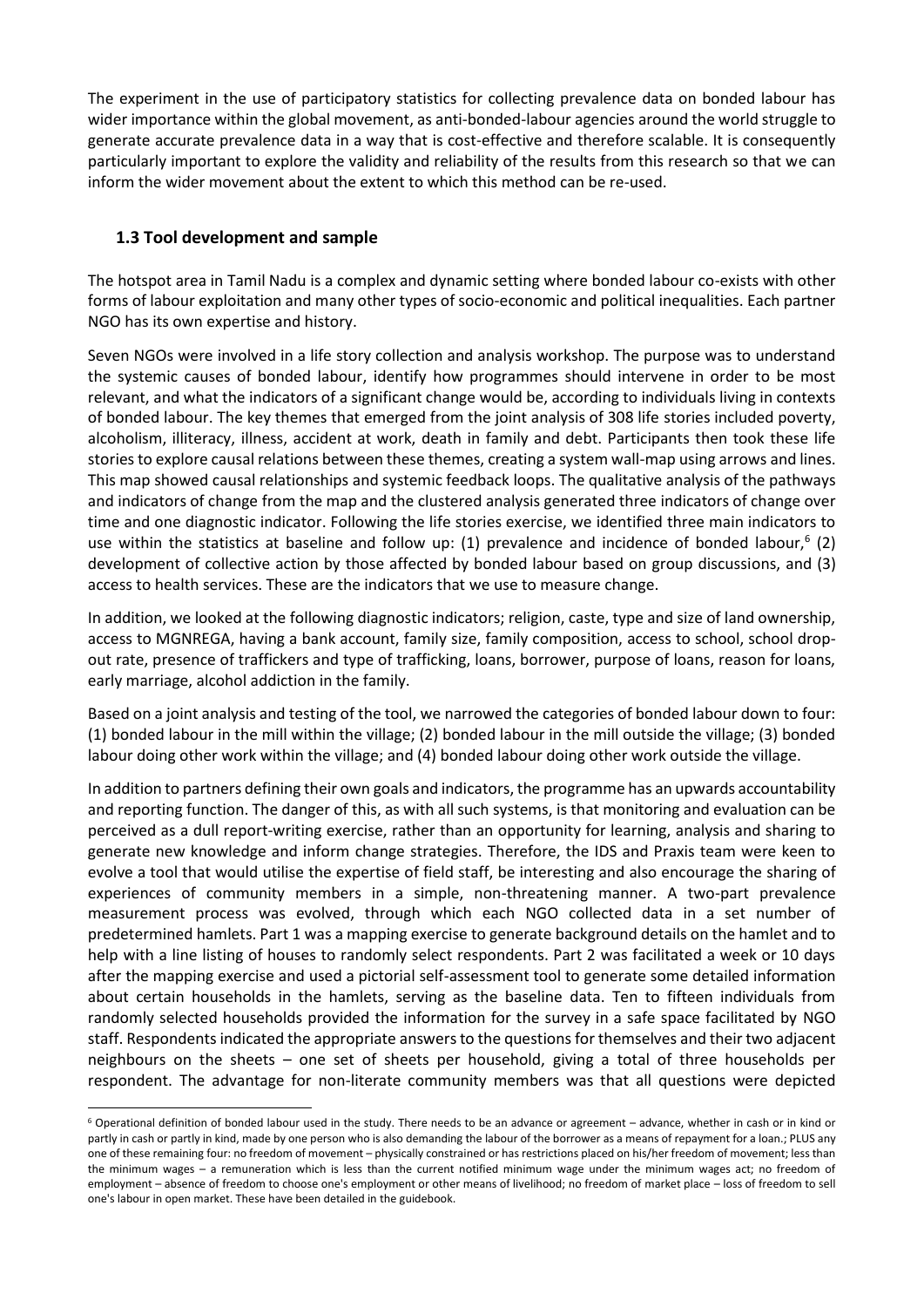pictorially and they had to encircle the appropriate response. They could also clarify with other respondents, in case they were unsure. In each village after data collection was completed and compiled there was a village-level discussion on the results of the survey and the pathways into and out of slavery. A summary of the results is given in Annex 5.

One of the criticisms of participatory quantitative methods is that they have lacked statistical power, resulting in conclusions that they lack statistical robustness. So, for this study, we adopted rigorous statistical methods to overcome this difficulty. As no survey data was available we had to use an estimate of current prevalence to calculate our sample size. Overestimating baseline prevalence could result in a sample too small to detect changes. But given that the NGOs had to collect the data and that this would take them away from other activities, we also wanted to keep the sample small enough for them to manage. We thought it was important that NGOs themselves were involved in estimating expected reductions in bonded labour prevalence because they work in these areas and it would help them to reflect on their own assumptions. Their estimates are in the table below:

|                    | NGO estimated %<br>of households now | <b>NGO estimated %</b><br>of households in 2 | Sample<br>required | <b>Sample</b><br>required |
|--------------------|--------------------------------------|----------------------------------------------|--------------------|---------------------------|
|                    |                                      | years                                        | baseline           | repeat                    |
| <b>SSSSS</b>       | 14%                                  | 5%                                           | 165                | 165                       |
| <b>TEST</b>        | 18%                                  | 10%                                          | 294                | 294                       |
| <b>WORD</b>        | 19%                                  | 10%                                          | 239                | 239                       |
| <b>Child Voice</b> | 30%                                  | 10%                                          | 62                 | 62                        |
| <b>Peace Trust</b> | 45%                                  | 30%                                          | 162                | 162                       |
| Odam               | 19%                                  | 9%                                           | 188                | 188                       |
| Speech             | 35%                                  | 25%                                          | 328                | 328                       |
| Leaf               | 16%                                  | 7%                                           | 196                | 196                       |
| <b>READ</b>        | 48%                                  | 27%                                          | 82                 | 82                        |
| Van Muhil          | 25%                                  | 15%                                          | 250                | 250                       |
| Vizhuthugal        | 48%                                  | 20%                                          | 48                 | 48                        |
| <b>Don Bosco</b>   | 12%                                  | 7%                                           | 539                | 539                       |
|                    | <b>Average estimated</b>             |                                              | Average            |                           |
|                    | baseline 27.41                       |                                              | 212.75             |                           |

The estimated expected reduction in bonded labour varied between the NGOs. Their estimations gave an average baseline of 27% and an average expected reduction of 10% during the project period. For this a sample size of 2,681 was sufficient for 9 out of 12 NGOs – if their estimates were accurate.

This ensured that the sample size was big enough to measure the changes in at least nine of the individual NGOs in addition to detecting a change of less than 5% across the hotspot as a whole. For the hotspot as a whole we took a more conservative estimated reduction from 27.5% to 24%, which required 2,449 households for the baseline and the same number for the end line. This meant that even if NGOs delivered a smaller sample we still had enough households to assess changes in the hotpot as whole.

A distribution of these households across partner NGOs as well as hamlets in both states, is below:

| <b>District</b>             |             | <b>NAMAKKAL</b><br><b>VIRUDHUNAGAR</b> |              |             | <b>ERODE</b>              | <b>DINDIGUL</b> |               |             |          |                |       |       |
|-----------------------------|-------------|----------------------------------------|--------------|-------------|---------------------------|-----------------|---------------|-------------|----------|----------------|-------|-------|
| <b>NGO</b>                  | <b>WORD</b> | LEAF                                   | Bosco<br>Don | <b>ODAM</b> | Muhil<br>nee <sub>)</sub> | TEST            | 꼽<br>ш<br>င္တ | <b>READ</b> | ACE<br>노 | Voice<br>Child | SSSSS | Total |
| <b>HH</b> per<br><b>NGO</b> | 270         | 270                                    | 270          | 270         | 270                       | 270             | 270           | 270         | 270      | 270            | 270   | 2970  |
| <b>Hamlets</b><br>per NGO   | 6           | 6                                      | 6            | 6           | 6                         | 6               | 6             | 6           | 6        | 6              | 6     | 66    |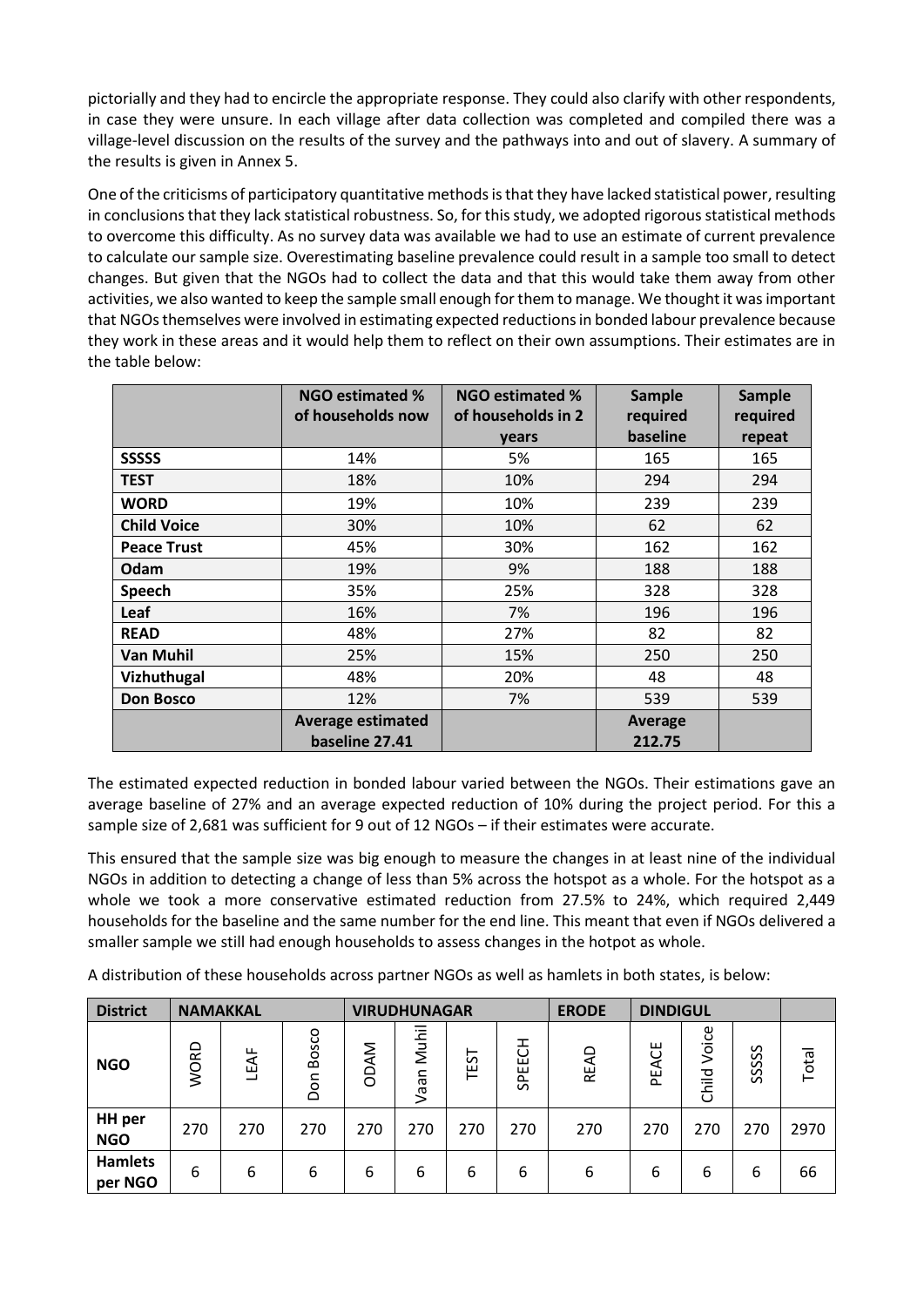There are 358<sup>7</sup> villages/hamlets covered by the 11 NGOs. Each NGO partner had an equal workload and visited six hamlets. In order to select these hamlets, each NGO shared a list of hamlets that it is currently operational in. They also indicated which of these hamlets had prior interventions on the issue of bonded labour, which were taken off the eligibility list of the current baseline. The average household size across the hamlets is 179.8, ranging from 72 in Avathipalayam in Namakkal to 284 in S. Thiruvenkatapuram in Virudhunagar.

An average number of households per hamlet were then shared and random numbers were applied to select the final list of hamlets. To arrive at the desired sample size across all partners, an average of 90 respondents (who would share data about 270 households) per NGO had to be met. Going by an average number of 100 households per hamlet, each NGO had to select 15 respondent households.

# **1.4 Study process**

The process followed by the study team for the baseline study, is detailed in the image below, along with a timeline of the same:



# **Validation**

-

As a quality control mechanism of this prevalence study, validation of the data was undertaken by Praxis to explore the extent of deviation from the data collected by the partners and to understand the reasons for it (see Annex 3). The validation visits were to be done in five per cent of the total of 2,970 households (i.e. 155 households) using a random sample. Visits were made to all 11 NGOs covered under the study. In each of the organisations, data for between nine and twelve households was to be collected from one location per organisation. The locations were those where the partner NGO had already collected data previously. The locations and households were selected randomly. In certain locations data was collected for more than 12 households. The survey tool with 21 questions were redone with respondents from 155 households with the same respondent who shared details during the study (this was verified by the individual (because their name was on the original form, the other respondents in the group and the NGO colleague). If another family member chose to represent the respondent, they were part of the process, but the data from their sheets was not included in the analysis. Most questions – including the questions on the prevalence of bonded labour had less than 10% variation. The two questions that had most variation were about the causes of the loans and about alcoholism. These problems were discussed with the NGO and addressed. We conclude that the results are valid but that caution must be made with statements about alcoholism and the reasons for taking out loans.

<sup>7</sup> Child Voice =30; Don Bosco=25; LEAF=40; ODAM=25; PEACE=30; READ=30; SPEECH=30; SSSSS=25; Vaan Muhil =20; WORD=83 and TEST =20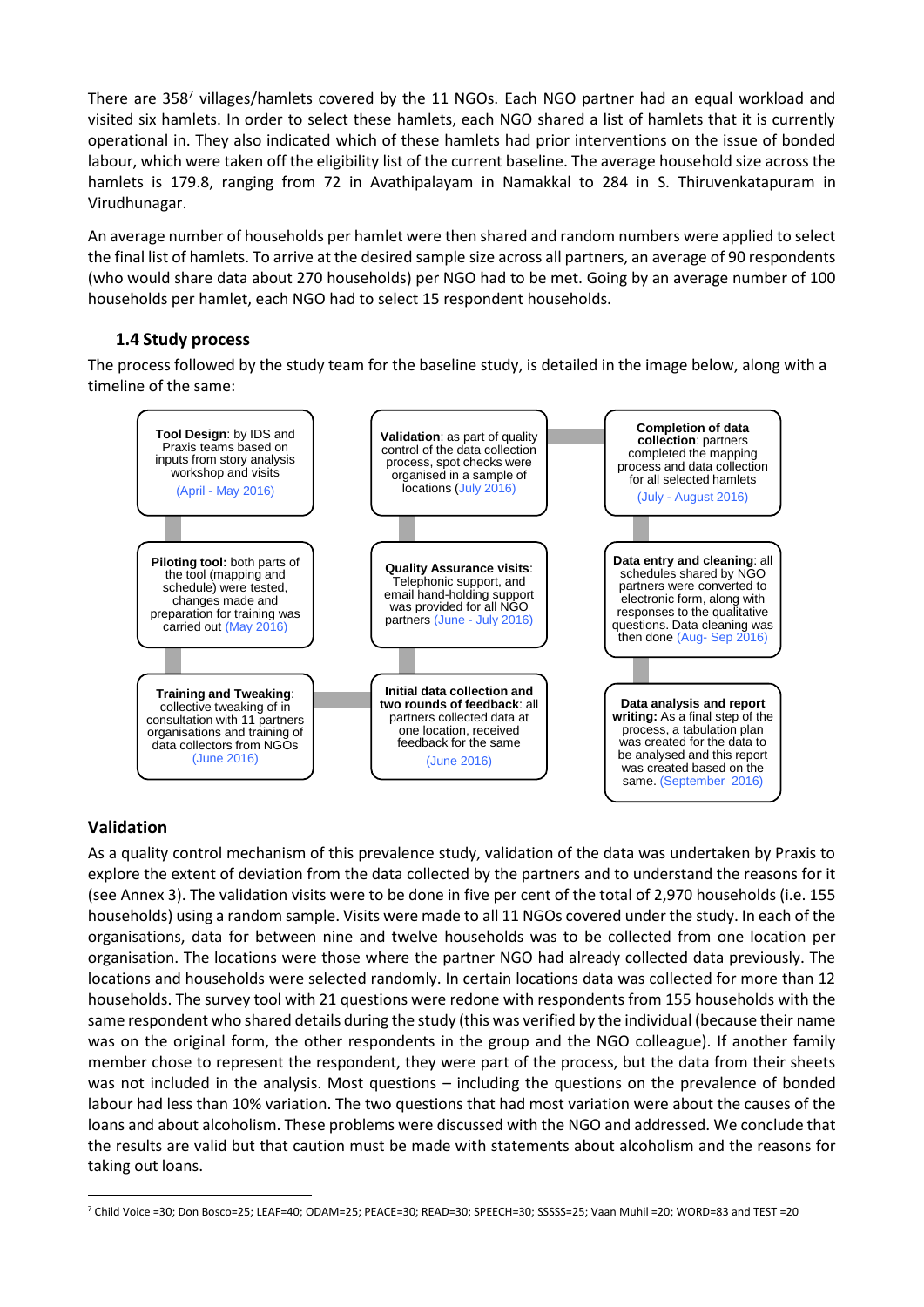# **1.5Ethical considerations**

This baseline is part of a larger research project, which has been reviewed and approved by the IDS Ethical Review Board.

# **1.6Study limitations and challenges**

The focus of the study was to go beyond token participation and move to research grounded in the community with community members being able to share information and insights through discussions. The challenges associated with the community process included: crowd management due to people's (mistaken) anticipation of a Government scheme or NGO programme making beneficiary lists; mingling between participants hailing from various social categories (especially across caste hierarchies); communication gaps or delays between senior staff at the organisation and the front line staff carrying out the research; difficulties in interacting with female respondents due to gender roles restricting women's ability to publicly speak on some issues; and timeline slippages due to festivals and elections.

In addition to these challenges, some limitations of the study include:<sup>8</sup>

- Inability of a baseline of a cross-sectional design without a control group to detect causal relations
- A baseline designed to measure changes within intervention areas of selected NGOs in a certain geographic location cannot be used to draw conclusions about prevalence outside these areas
- The tool was prepared for use by largely non-literate groups and not all data could be tallied up for a group analysis while the group members who had given the information were waiting. Therefore, we focussed on the "why" aspect of the prevalence. Other findings will be analysed and discussed with the NGO together with other issues that came up during the group discussion based on the notes
- In the early stages of intervention, people tend to perceive coercive work relationships as normal (especially in a context of inter-generational bonded labour) and that therefore as awareness about rights continues, then over the short term, people may increasingly be able to perceive the exploitation and force within the relationship and so reported prevalence may increase. Trust dynamics raise important issues in a context where actual reductions in prevalence might be expected to be relatively small. It is not unlikely that a programme's impact in terms of a decrease in prevalence might only be measurable after many years and might actually lead to a reported increase during the first years.

# **2. Findings**

-

This chapter details the profile of the respondents and the bonded labour status of the households, with further comparisons made based on socio-economic and demographic profile of the households about which data is shared. In the charts below terms such as 'exclusively bonded labourers' refer to working members of the household.

## **2.1 Background information**

## **2.1.1 Respondent profile**

A total of 970 respondents were met across 66 hamlets in locations covered by 11 NGOs. The total number of households about whom data was generated is 2,970, given that each respondent shared data for three households each: their own and their immediate neighbours on either side of the house. (For most of the sections below, 30 records were excluded and only 2,940 have been considered. This was because 15 of these

<sup>8</sup> The validation process also highlighted some issues which were ironed out with individual NGOs. These are detailed in Annex 3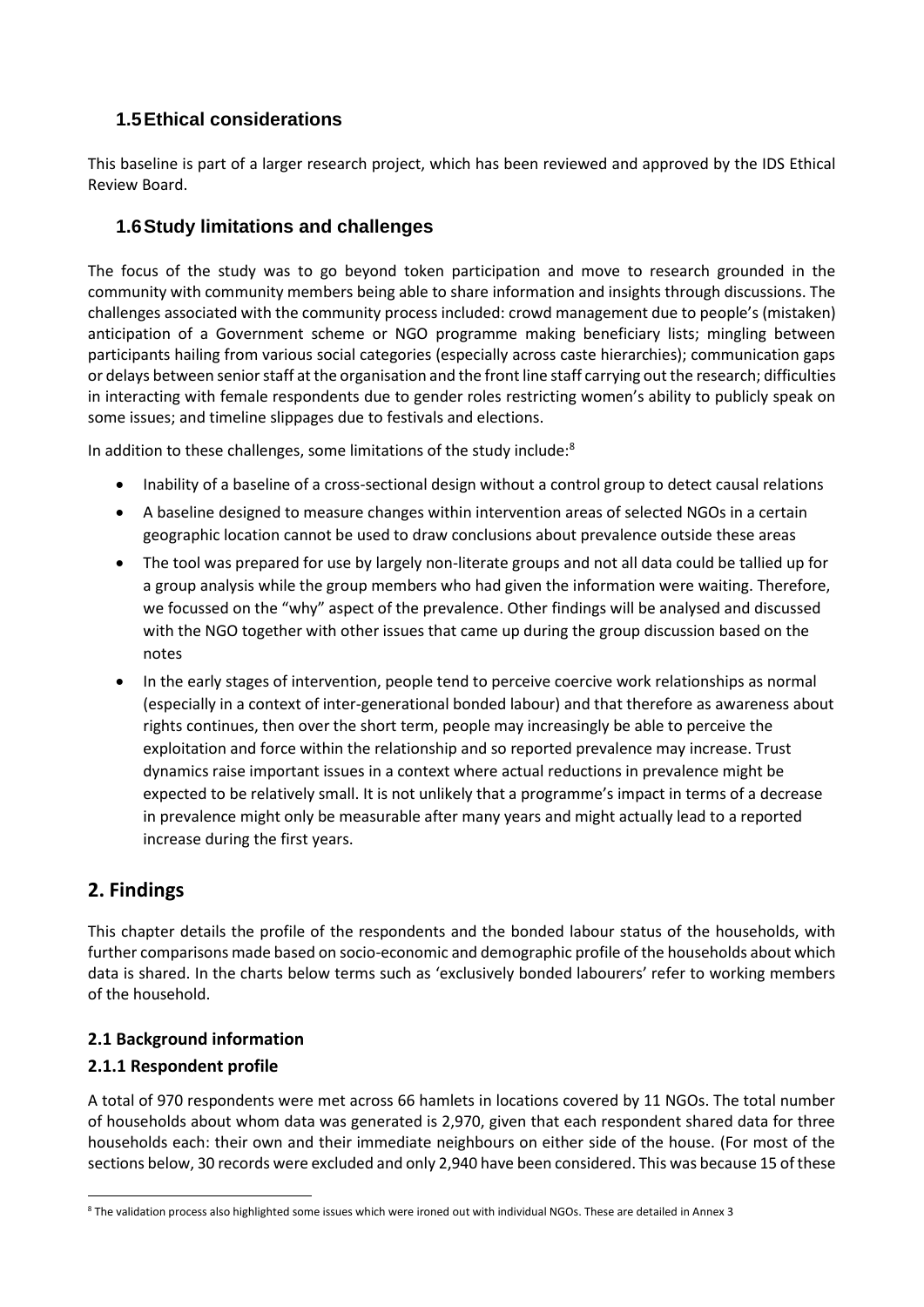had four or more non-working family members and eight reported having only one member in the family, who was not working).

60% (597) respondents were female and 40% (393) were male. The aim of all the NGOs was to try and interact with a group of female respondents in 50% of the hamlets they visited. They were free to choose this based on experience of where more women were likely to come and sit together as a group – as it turns out, most men were away at the time that NGOs went to collect data and as a result, there is a higher number of female respondents. Their age distribution is detailed in the Charts 1 and 2:



Among both male and female respondents, between 50 and 52% were from the 31-50-year age group.

## **2.2 Bonded labour status and types**

## **2.2.1 Bonded labour status**

As noted in the first chapter, respondents were asked to indicate how many adults and children, disaggregated by gender, in each household, were working. For each such individual, the respondents then indicated numbers 1 to 5, to specify the nature of bonded labour or the absence of it. In this section of the report, if a household was found to have one working member who was in any form of bonded labour, those set of households have been clubbed into a category referred to as "At least one person in bonded labour" and if it was found that all the working members of a household, including children (those below 14) were in bonded labour, those set of households have been referred to as "All working members in bonded labour".



A summary of the overall status of the working population and status of bonded labour among them is

presented in Chart 3:

Out of all the households, only 30 households (1% of overall households) had no working members. These tended to be households with either just one or two people, often old or being supported by either children or extended families.

45% of the households had no bonded labourers. 36% had all family members in bonded labour and 18% households had at least one family member in bonded labour.

Chart 3A below provides a district-wise division of the bonded labour. Dindigul recorded 59% of households in their 18 hamlets as having exclusively members in bonded labour and the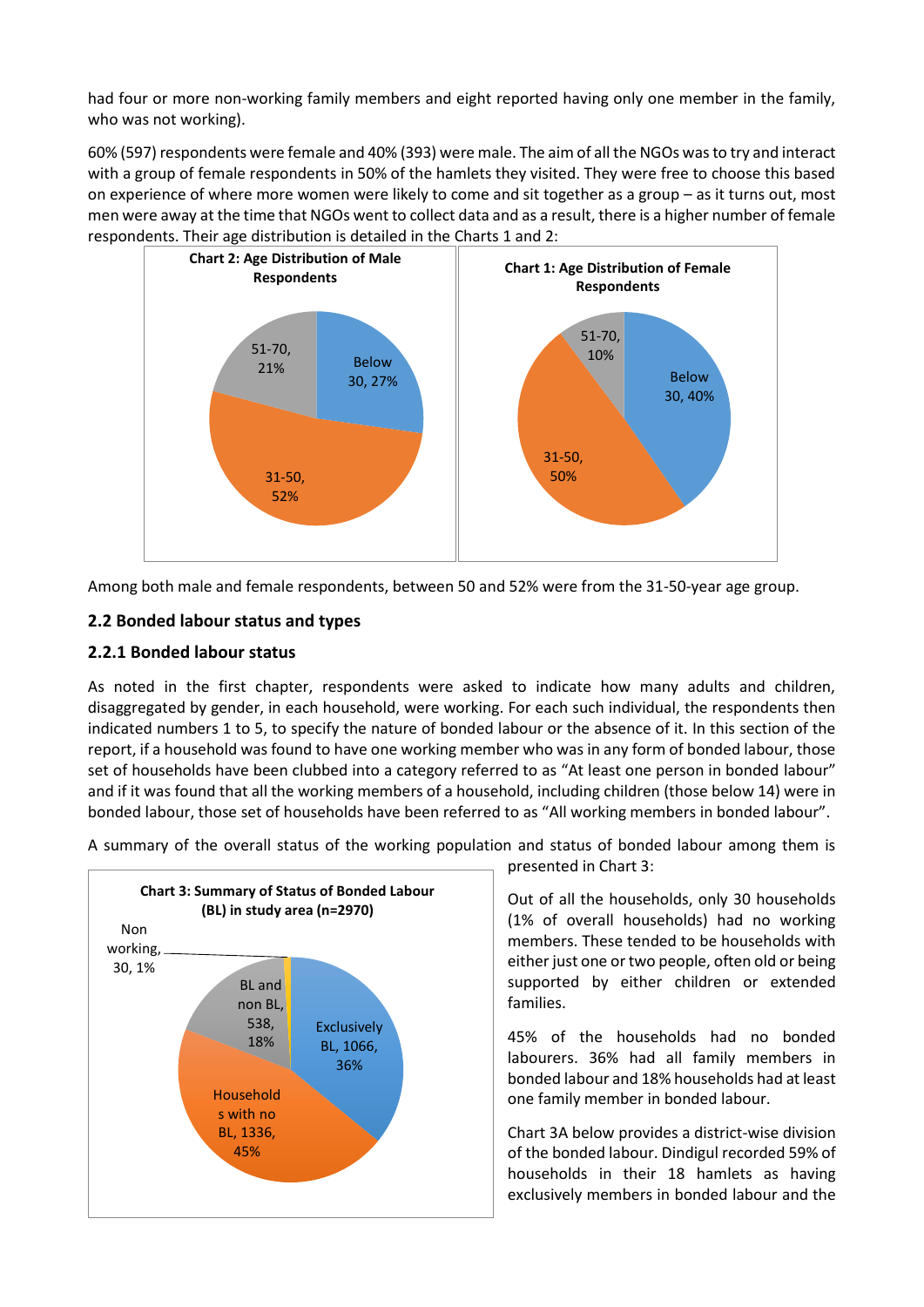corresponding percentages for Erode and Namakkal are 41 and 25%. Virudhunagar (67%) and Namakkal (63%) reported the households as having non-bonded labour members.



Of households that report any form of bonded labour, 93% of the working girls (female 18 years and below) work in the village, mostly in mills inside the village compared to 88% of the working boys who are in some form of bonded labour (mills, agriculture and others). During the discussions, it was disclosed that given a choice, parents choose not to send their children to work outside the village because they were less likely to be able to manage by themselves, living far away from home. The prevalence of bonded labour among the persons below 18 years old is detailed in the table below:

| <b>Status of Bonded labour</b><br>$(N=2940)$ | % of HHs<br>with bonded<br><b>labourers</b> | No. of<br>bonded<br><b>labourers</b> |  | <b>Status of Bonded</b><br>labour (N=2940) | % of HHs<br>with bonded<br><b>labourers</b> | No. of<br>bonded<br><b>labourers</b> |  |
|----------------------------------------------|---------------------------------------------|--------------------------------------|--|--------------------------------------------|---------------------------------------------|--------------------------------------|--|
| Bonded labour in mills inside the villa      |                                             |                                      |  | Other work inside village                  |                                             |                                      |  |
| Boys below 18 and 18                         | 2.31%                                       | 74                                   |  | Boys below 18 and<br>18                    | 1.60%                                       | 48                                   |  |
| Girls below 18 and 18                        | 4.56%                                       | 144                                  |  | Girls below 18 and<br>18                   | 0.82%                                       | 26                                   |  |
| Boys or Girls below 18<br>and $18$           | 6.16%                                       | 218                                  |  | Boys or Girls below<br>18 and 18           | 2.31%                                       | 74                                   |  |
| Bonded labour in mills outside the village   |                                             |                                      |  | Other work outside the village             |                                             |                                      |  |
| Boys below 18 and 18                         | 0.82%                                       | 26                                   |  | Boys below 18 and<br>18                    | 0.44%                                       | 14                                   |  |
| Girls below 18 and 18                        | 1.19%                                       | 36                                   |  | Girls below 18 and<br>18                   | $0.00\%$                                    | 0                                    |  |
| Boys or Girls below 18<br>and 18             | 1.87%                                       | 62                                   |  | Boys or Girls below<br>18 and 18           | 0.44%                                       | 14                                   |  |
|                                              |                                             |                                      |  | Any bonded labourer<br>below 18 and 18     | 9.94%                                       | 368                                  |  |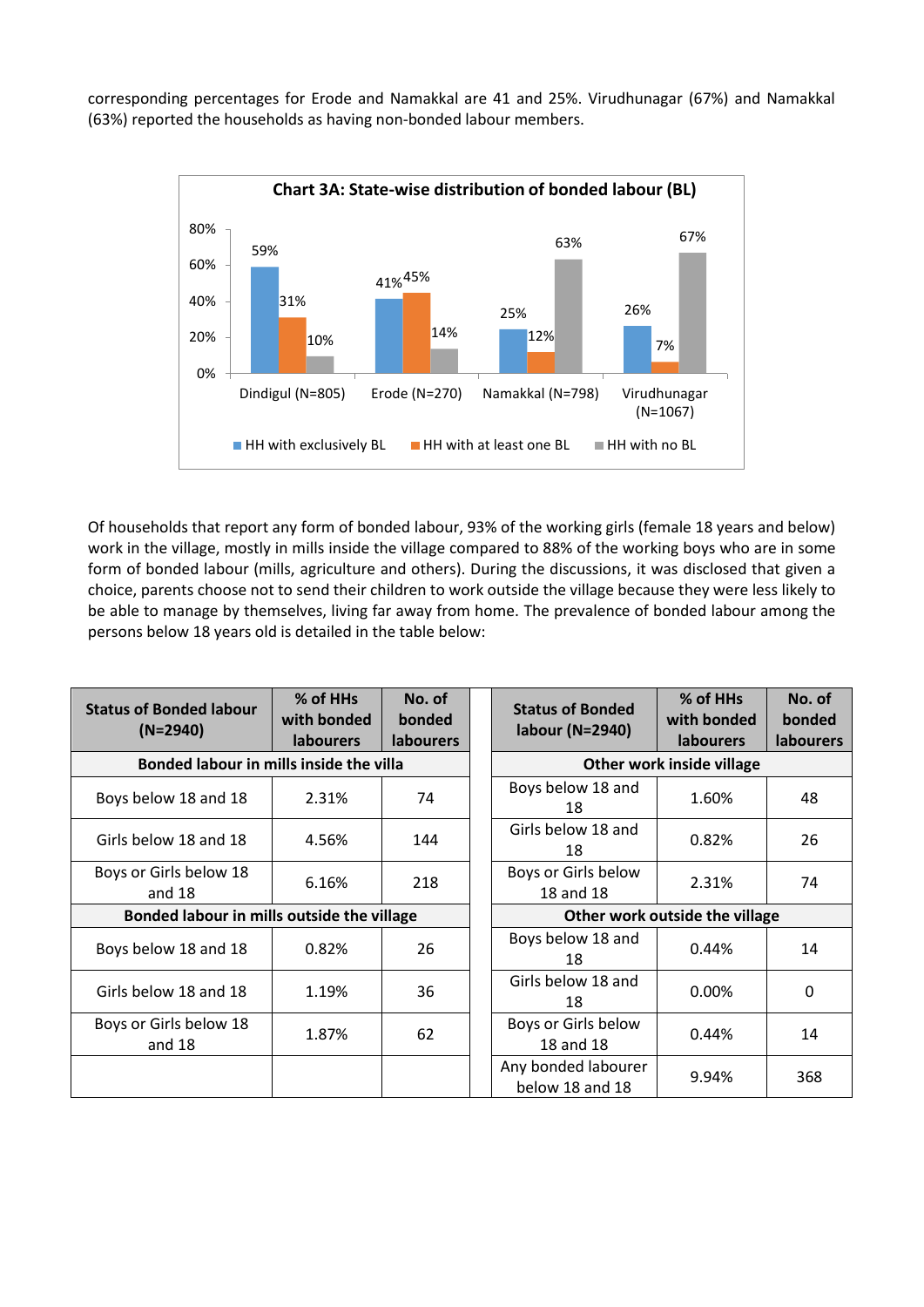# **Prevalence of different forms of bonded labour per NGO**

| Dindugul            | All family members in bonded<br>labour | At least one bonded<br>labourer | No bonded<br>labour |
|---------------------|----------------------------------------|---------------------------------|---------------------|
| SSSSS (270)         | 99%                                    | 1%                              | 0%                  |
| <b>PEACE (270)</b>  | 12%                                    | 66%                             | 22%                 |
| Child Voice (265)   | 66%                                    | 26%                             | 7%                  |
| Erode               | All family members in bonded<br>labour | At least one bonded<br>labourer | No bonded<br>labour |
| <b>READ (270)</b>   | 41%                                    | 45%                             | 14%                 |
| Namakkal            | All family members in bonded<br>labour | At least one bonded<br>labourer | No bonded<br>labour |
| <b>WORD (263)</b>   | 69%                                    | 10%                             | 21%                 |
| LEAF (270)          | 6%                                     | 26%                             | 69%                 |
| Don Bosco (265)     | 0%                                     | 0%                              | 100%                |
| Virudunagar         | All family members in bonded<br>labour | At least one bonded<br>labourer | No bonded<br>labour |
| ODAM (265)          | 6%                                     | 6%                              | 87%                 |
| <b>TEST (270)</b>   | 89%                                    | 6%                              | 6%                  |
| <b>SPEECH (268)</b> | 6%                                     | 9%                              | 85%                 |
| Vaan Muhil (264)    | 4%                                     | 5%                              | 91%                 |

**Hotspot-level prevalence rate** 

-

| <b>Location and</b><br><b>NGO</b> | <b>Prevalence</b><br>rate amongst<br>surveyed<br>households | <b>Hotspot-level</b><br>average using<br>simple average<br>across sampled<br>hamlets | <b>Averages using</b><br>inflation weights<br>within NGO<br>hamlets | Hotspot-level<br>average using<br>inflation<br>weights<br>within NGO<br><b>Hamlets</b> |
|-----------------------------------|-------------------------------------------------------------|--------------------------------------------------------------------------------------|---------------------------------------------------------------------|----------------------------------------------------------------------------------------|
| Dindugul                          |                                                             |                                                                                      |                                                                     |                                                                                        |
| SSSSS (270)                       | 100%                                                        |                                                                                      | 100.00%                                                             |                                                                                        |
| <b>PEACE (270)</b>                | 78%                                                         |                                                                                      | 78.56%                                                              |                                                                                        |
| Child Voice (265)                 | 93%                                                         |                                                                                      | 93.28%                                                              |                                                                                        |
| Erode                             |                                                             |                                                                                      |                                                                     |                                                                                        |
| <b>READ (270)</b>                 | 86%                                                         |                                                                                      | 86.22%                                                              |                                                                                        |
| Namakkal                          |                                                             |                                                                                      |                                                                     |                                                                                        |
| <b>WORD (263)</b>                 | 79%                                                         |                                                                                      | 74.58%                                                              |                                                                                        |
| LEAF (270)                        | 31%)                                                        |                                                                                      | 32.50%                                                              |                                                                                        |
| Don Bosco (265)                   | 0%                                                          |                                                                                      | $\Omega$                                                            |                                                                                        |
| Virudunagar                       |                                                             |                                                                                      |                                                                     |                                                                                        |
| ODAM (265)                        | 13%                                                         |                                                                                      | 13.61%                                                              |                                                                                        |
| <b>TEST (270)</b>                 | 95%                                                         |                                                                                      | 95.24%                                                              |                                                                                        |
| <b>SPEECH (268)</b>               | 15%                                                         |                                                                                      | 17.14%                                                              |                                                                                        |
| Vaan Muhil (264)                  | 9%                                                          |                                                                                      | 8.38%                                                               |                                                                                        |
| <b>Total</b>                      | 54.4%                                                       |                                                                                      | 53.49%                                                              |                                                                                        |

 $9$  With a mean of 0.5385416 (53.85% of households with at least one member in bonded labour), a standard deviation of 0.4985971, and a desired confidence level of 90%, the corresponding confidence interval would be ± 0.015; meaning that we can be 90% confident that the true population mean falls within the range of 52.34 to 55.37%.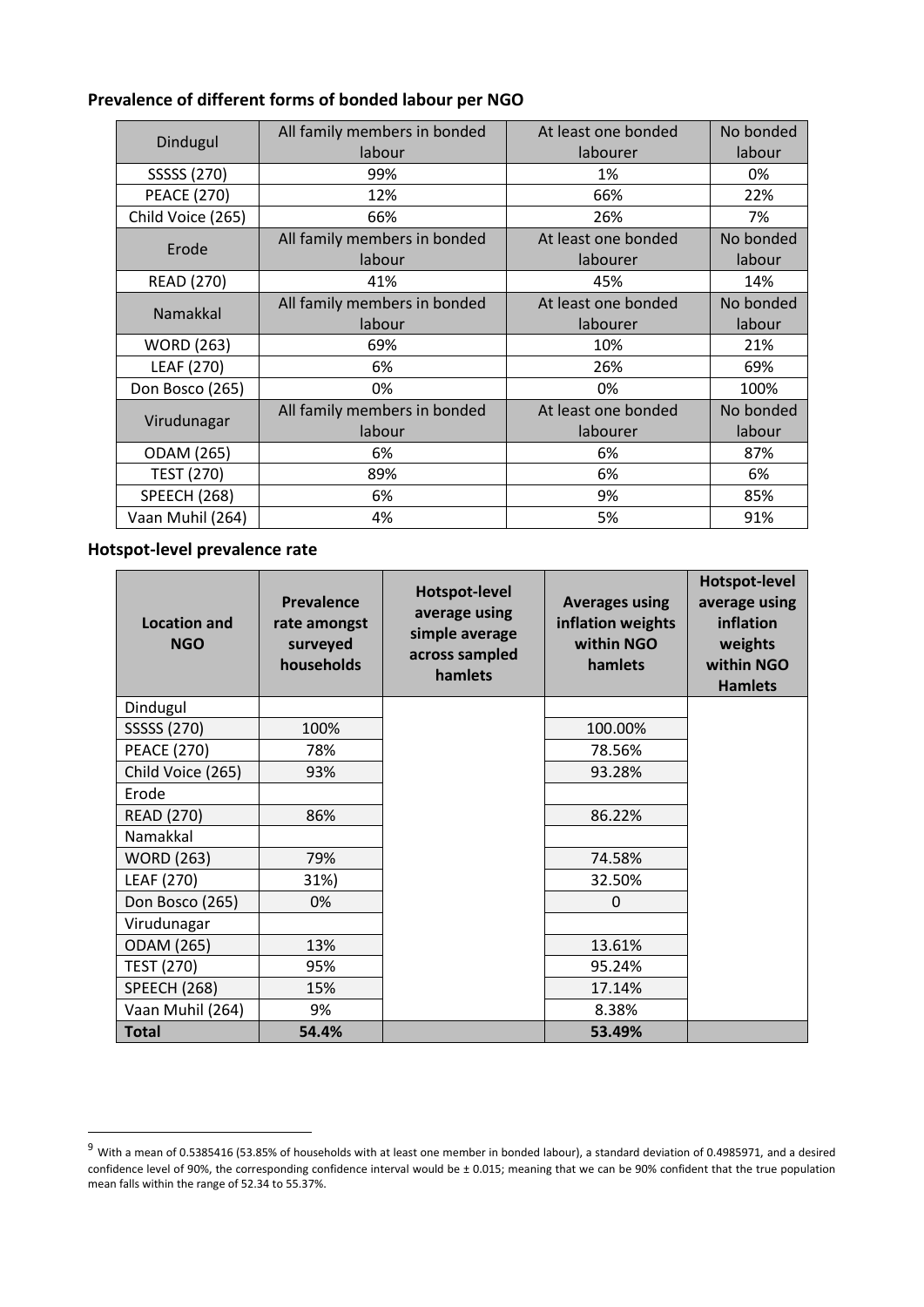The distribution of bonded labour status by partner organisations within the district shows a varied picture, as some partners seem to have significantly high number of households with all working family members in bonded labour while other partners from the same district recorded the highest number of households with non-bonded labourers. In Dindugul, SSSS has 99% households with all family members in bonded labour, WORD in Namakkal has 87% of such households and TEST in Virudunagar recorded 94% members in bonded labour. These are big variations.



Note that Chart 4 only shows the breakdown between those households that are affected by bonded labour. We specifically followed up in the places that reported 100% bonded labourer or "no bonded labourer" and spent time with them discussing the situation. In the 100% bonded labourer category everyone goes to work after getting an advance.

Getting an advance is the most important condition for employment in some parts of Dindigul district.

In some parts of Namakkal district, all employed persons work in the mills or do other work without getting an advance. If they need loans, they go for other sources rather than taking advances. We have validated this with the NGOs too.

In some parts of Virudhunagar district, in some villages there are many bonded labourers while in others there are none. To validate these differences, we asked the villagers and the NGOs regarding the situation. They have validated the situation in each village and confirmed it with the responses from the people. In the villages where there were no bonded labourers they go to work without getting an advance. They are free to get away with the work whenever they are not interested.

| <b>Dindugul</b> | <b>All family</b><br>members in<br>bonded<br><b>labour</b> | At least<br>one<br>bonded<br><b>labourer</b> | <b>No</b><br>bonded<br>labour |                                                                                                                                                                                                                                                                                                                                                                                                         |
|-----------------|------------------------------------------------------------|----------------------------------------------|-------------------------------|---------------------------------------------------------------------------------------------------------------------------------------------------------------------------------------------------------------------------------------------------------------------------------------------------------------------------------------------------------------------------------------------------------|
| SSSSS (270)     | 99%                                                        | 1%                                           | 0%                            | The coordinator confirmed clearly that in<br>these places many are bonded as family<br>members in the mills or in other work. The<br>director also confirmed this. They have<br>facilitated the trade union for women mill<br>workers and lot of advocacy has been done<br>by this NGO. Recently they have raised their<br>voice against the Minister's statement on<br>NO Bonded Labour in Tamil Nadu. |

Clarifications per NGO are given in a table below: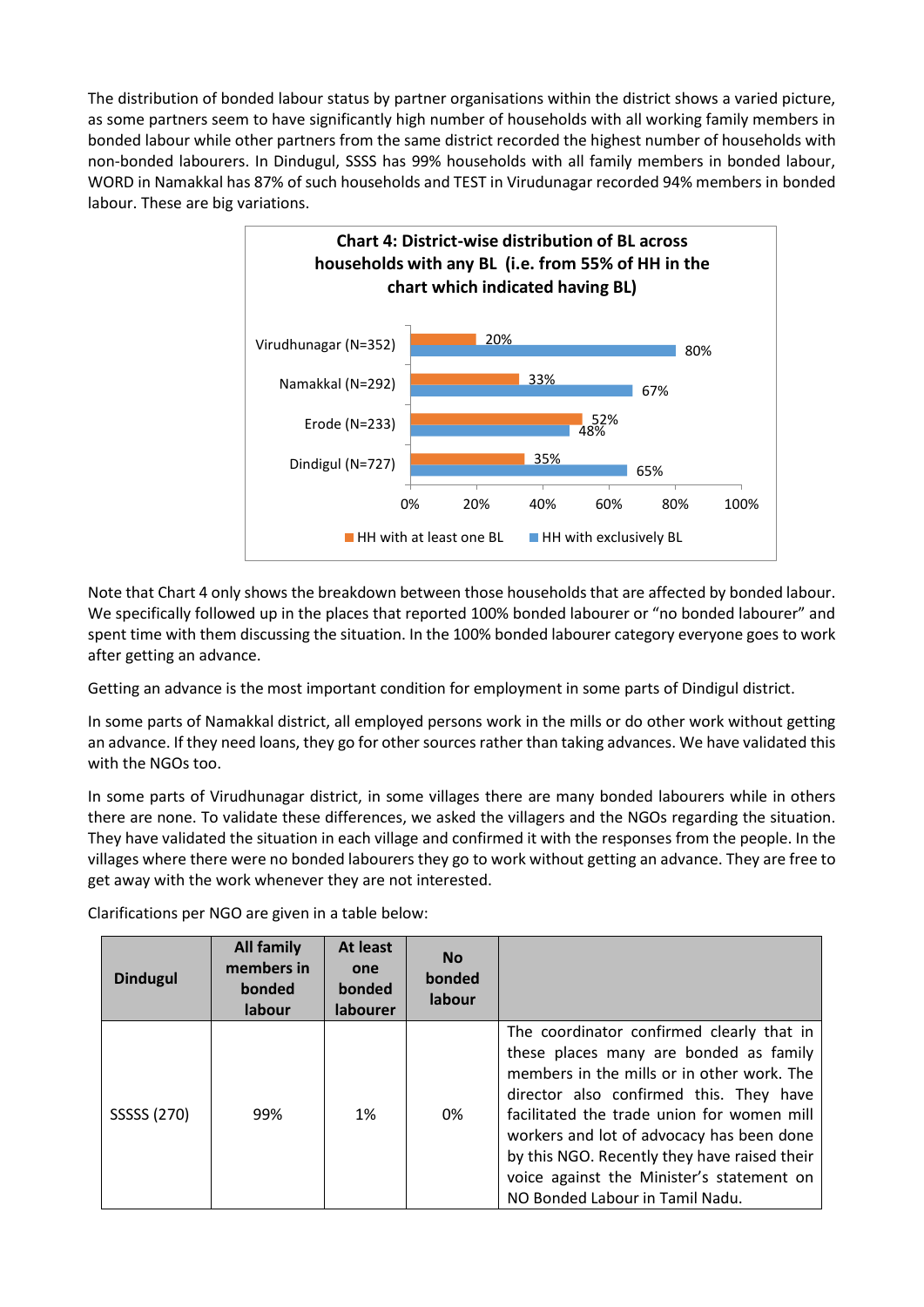| <b>PEACE (270)</b>          | 12%                                        | 66%                             | 22%              | As per the data as well as discussion with<br>partners, bonded labour is relatively high in<br>Dindigul district. In these villages some<br>family members are bonded labourers and<br>others<br>work in<br>other<br>various<br>work<br>categories.                                                                                                                                                                                                                                                                              |
|-----------------------------|--------------------------------------------|---------------------------------|------------------|----------------------------------------------------------------------------------------------------------------------------------------------------------------------------------------------------------------------------------------------------------------------------------------------------------------------------------------------------------------------------------------------------------------------------------------------------------------------------------------------------------------------------------|
| <b>Child Voice</b><br>(265) | 66%                                        | 26%                             | 7%               | Mostly, flower fields surround these villages<br>and people work as bonded labourers in the<br>flower fields as well as millwork. Even<br>children work in the flower fields after<br>school. Both mill work and flower fieldwork<br>is prevalent and many people are working in<br>bonded labour.                                                                                                                                                                                                                               |
| <b>Erode</b>                | <b>All family</b><br>members in<br>slavery | <b>At least</b><br>one<br>slave | <b>Non slave</b> |                                                                                                                                                                                                                                                                                                                                                                                                                                                                                                                                  |
| <b>READ (270)</b>           | 41%                                        | 45%                             | 14%              | Most of the villages are Dalit villages and<br>people go for work mainly to get a good<br>advance. Mostly they go for millwork as well<br>as work in agriculture fields.                                                                                                                                                                                                                                                                                                                                                         |
| <b>Namakkal</b>             | <b>All family</b><br>members in<br>slavery | <b>At least</b><br>one<br>slave | <b>Non slave</b> |                                                                                                                                                                                                                                                                                                                                                                                                                                                                                                                                  |
| <b>WORD (263)</b>           | 69%                                        | 10%                             | 21%              | These areas are surrounded by mills and<br>power looms. In these places many are<br>bonded as family members in the mills.                                                                                                                                                                                                                                                                                                                                                                                                       |
| LEAF (270)                  | 6%                                         | 26%                             | 69%              |                                                                                                                                                                                                                                                                                                                                                                                                                                                                                                                                  |
| Don Bosco<br>(265)          | 0%                                         | 0%                              | 100%             | The coordinator and Director confirmed that<br>there is no one going to millwork or other<br>work based on advances in these villages.<br>During the spot check visit, we were asking<br>many cross-questions to understand why<br>there is no slavery. The village where we<br>went for a spot check visit was a very poor<br>village but still people could live with the<br>money earned as a coolie, although they<br>have debts. These villages are free from<br>bonded labour but living conditions are<br>extremely poor. |
| Virudunagar                 | <b>All family</b><br>members in<br>slavery | At least<br>one<br>slave        | <b>Non slave</b> |                                                                                                                                                                                                                                                                                                                                                                                                                                                                                                                                  |
| ODAM (265)                  | 6%                                         | 6%                              | 87%              |                                                                                                                                                                                                                                                                                                                                                                                                                                                                                                                                  |
| <b>TEST (270)</b>           | 89%                                        | 6%                              | 6%               | The coordinator and the Director confirmed<br>that the families get an advance as a<br>condition of entering into the mills.                                                                                                                                                                                                                                                                                                                                                                                                     |
| <b>SPEECH</b><br>(268)      | 6%                                         | 9%                              | 85%              | $\blacksquare$                                                                                                                                                                                                                                                                                                                                                                                                                                                                                                                   |
| Vaan Muhil<br>(264)         | 4%                                         | 5%                              | 91%              | $\qquad \qquad -$                                                                                                                                                                                                                                                                                                                                                                                                                                                                                                                |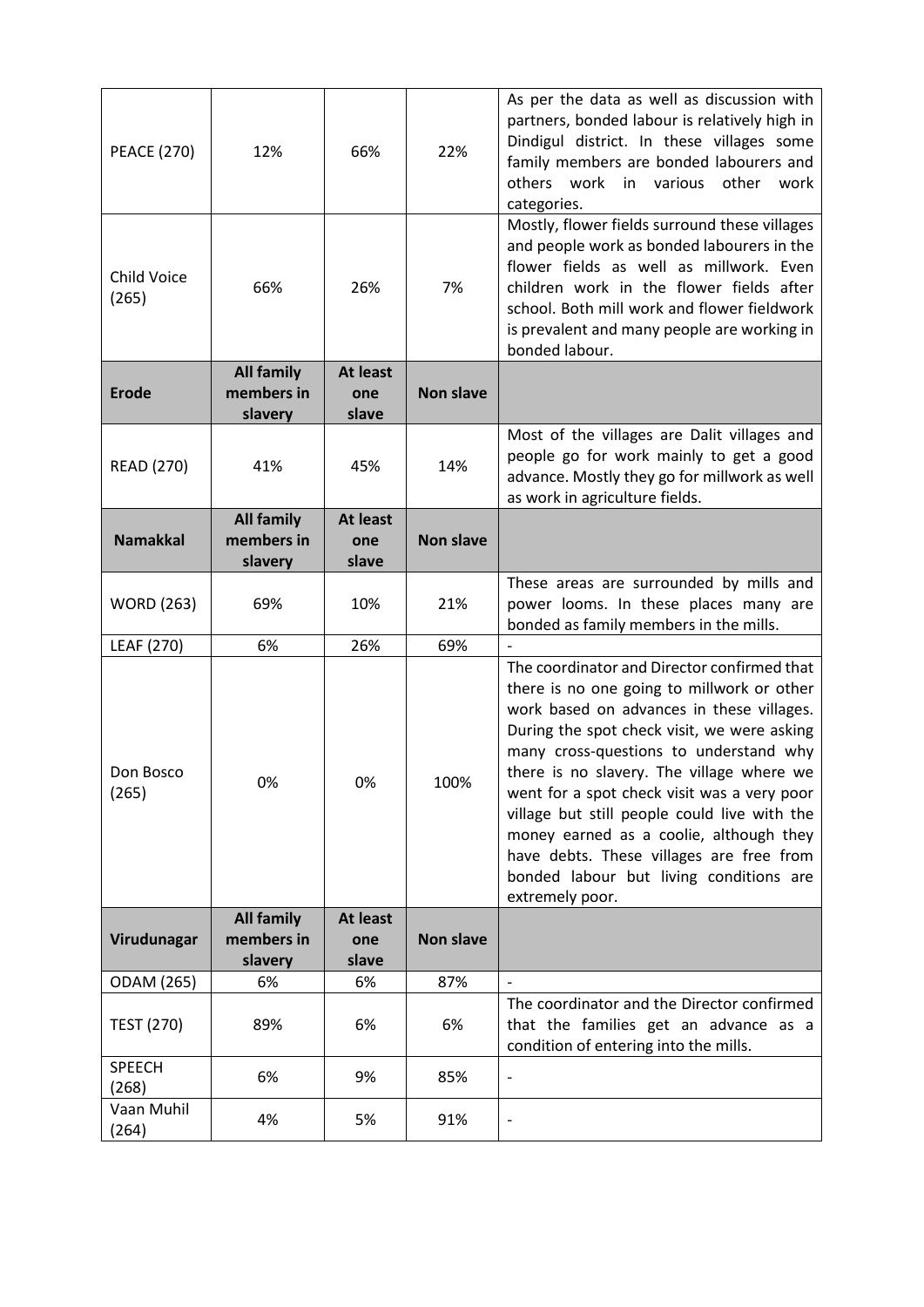#### **2.2.2 Bonded labour types**

Of the households that reported any form of bonded labour, the following section details the location (i.e. whether inside or outside the village), gender and age of bonded labour. The chart below details these categories of bonded labourers amongst each.



- Among the men and women who are in bonded labour, most are in bonded labour or trafficked outside the village.
- Among the boys and girls who are in bonded labour, larger numbers are in some form of bonded labour inside the village itself. Overall, one-tenth of the households have at least a boy or girl bonded labourers below the age of 18 years. Of all the bonded labourers below 18, a majority (56%) are girls and most of them work in mills inside the village. It is observed that none of the girls below 18 are bonded in other work outside the village.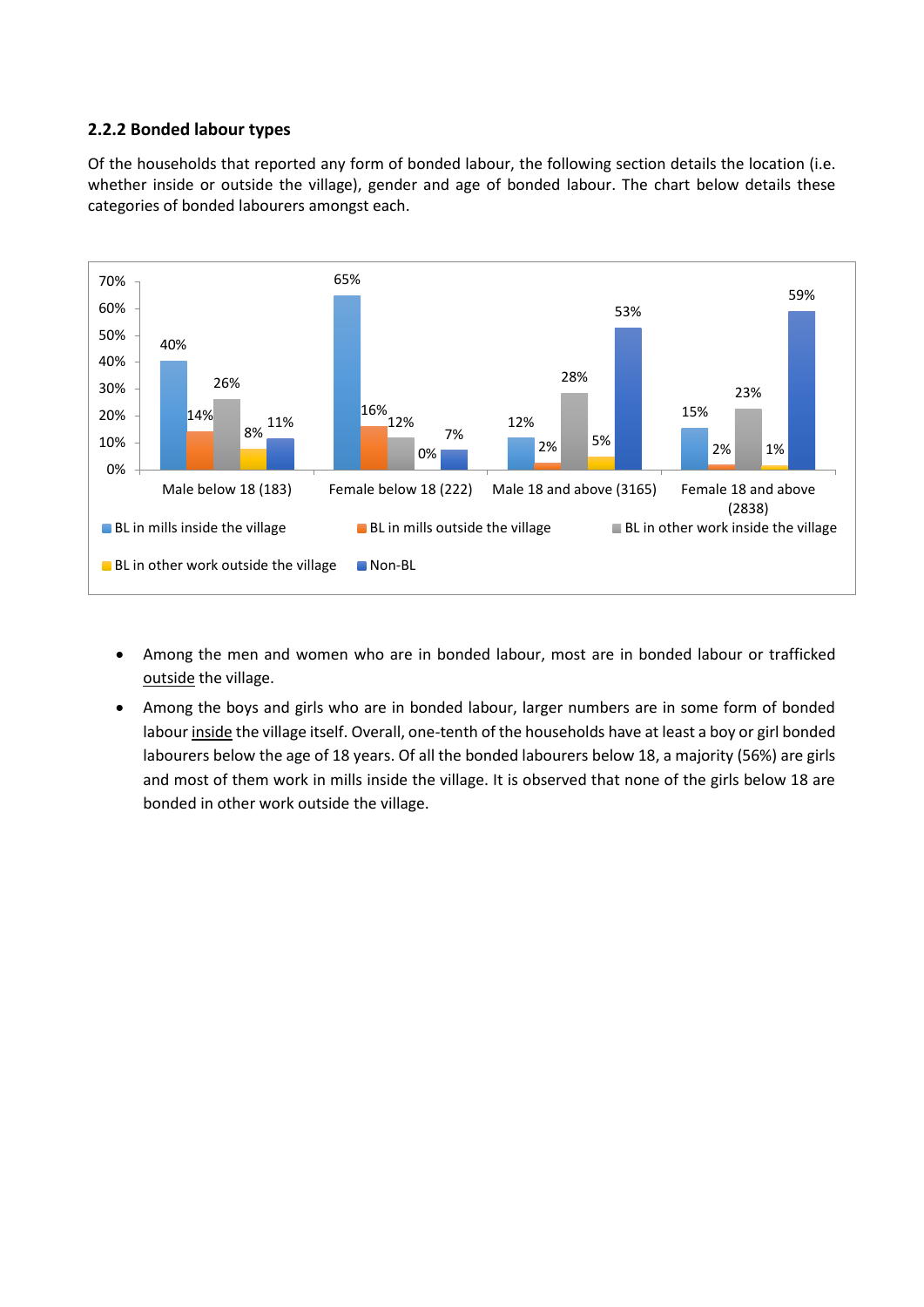#### **2.3 Demographic and socio-economic linkages with bonded labour**





All respondents were from one of three religions – Hindu (97%), Christian (2.4%) and Muslim (0.6%). The Dindigul district sample did not have a single Muslim household. A household distribution by religion and district is presented in the chart below:

While 46% of Hindu households, 50% of Muslim households and 67% of Christian households reported no bonded labourers, the chart alongside shows the distribution of those in bonded labour by religion. The Muslims category is based on data for 18 households and therefore seems extremely low at 33% households having all family members in bonded labour.

The social groups' distribution showed that 55% households were scheduled caste, 44% were from the Other Backward Classes (OBC) category, only 9 households (0.31%) from the scheduled tribes' category and 11 households (0.31%) provided no response to this question. A household distribution by caste status by districts and a distribution of bonded labourers by social category is in the chart below.



The pattern of population distribution is in keeping with the assumptions that the study made – i.e., that the population in intervention areas of the NGOs comprises predominantly persons belonging to the Dalit (or scheduled caste) social category followed closely by other backward classes. Respondents from tribal areas are low in number, as expected, given that the intervention areas do not have a very dominant tribal population.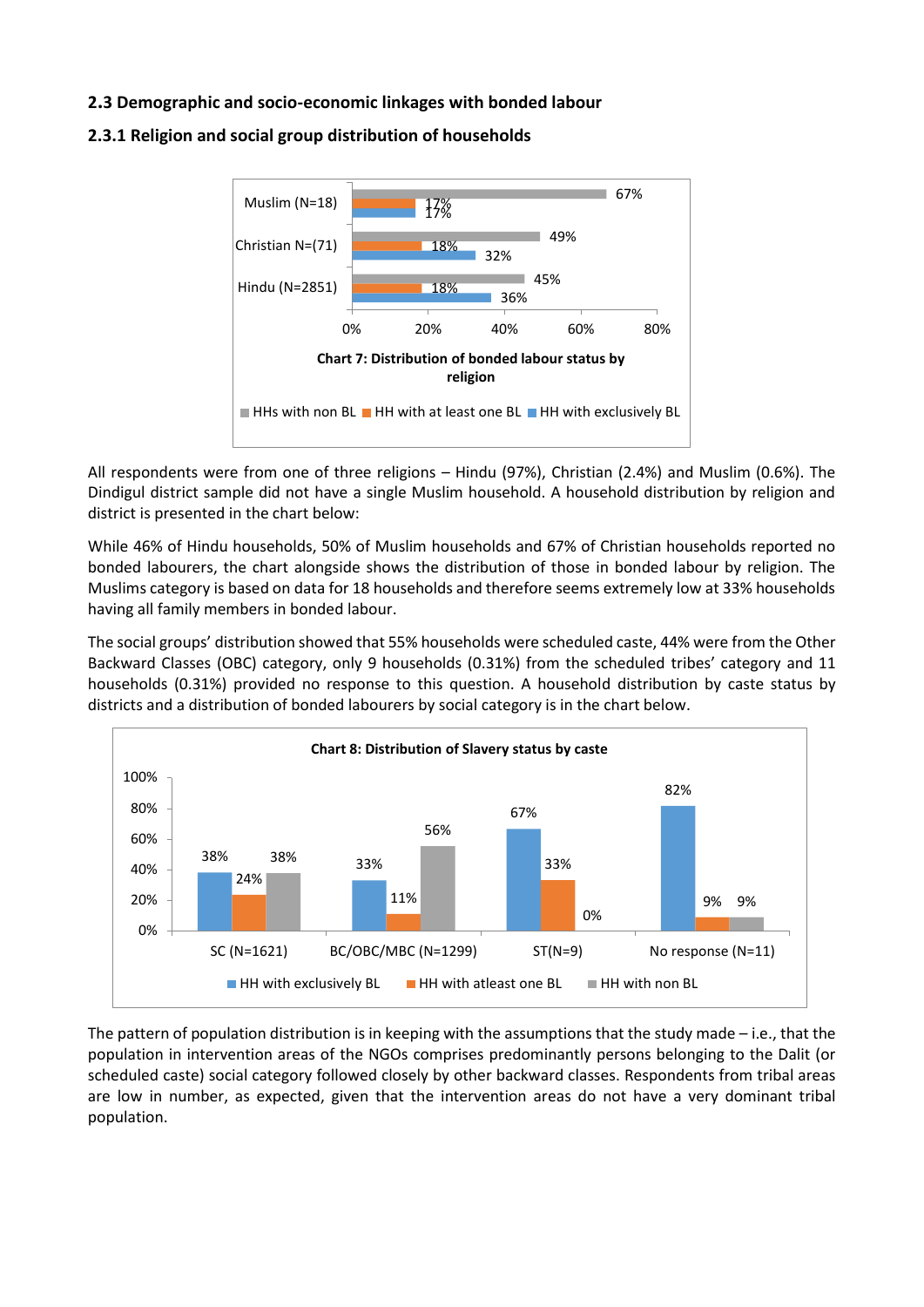#### **2.3.2 Economic status of households**

In order to understand the economic status of households, five parameters were used: i) ownership of land on which they live; ii) ownership of any cultivable land; iii) access to livelihood through MGNREGA;<sup>10</sup> iv) bank account holder living in the household and v) membership of a self-help group. The underlying assumption is that a viable economic status would mean a lower number of working individuals per household would be in bonded labour.

Ownership of homesteads and cultivable land indicates that the family is economically better off, though drought conditions make this connection more tenuous. Access to livelihoods and linked payments from the MGNREGA scheme indicates that the family has at least one household member guaranteed a hundred days of minimum wage and therefore is closer to economic sufficiency and access to a bank account or self-help group membership indicates easier access to loans and finance.



The following charts show the linkage of bonded labour in each of these sets of categories:

There was only one household for which there was no response to the question whether they owned or possessed a secure lease for the land on which they lived. Of the 2,939 households for which a response was recorded, 93% owned the land on which they lived and 7% did not. The prevalence of bonded labour based on lease ownership is in Chart 9. The ownership status of the lease on the land on which the

house is built does seem to have a bearing on the nature of bonded labour: i.e., at least one slave or all family members in bonded labour. This seems to support assumptions of homestead land ownership and bonded labour. It is interesting to note that in the case of ownership of homestead land, in Namakkal, slightly more households (11.3%) did not own a secure lease for the land on which they lived and the corresponding figures for Dindugul (6.8%), Erode (5.2%) and Virudunagar (4.5%).



The respondents were asked to share land ownership<sup>11</sup> status of the households. The two charts below detail the distribution of households across the various categories as well as the status of bonded labour amongst them.

There is an association between status of land ownership and bonded labour. Most people are landless and among them 40% are not in slavery, 21% of landless households have at least one bonded labourer and as many as 39% of landless households have all family members in bonded labour. When households own land - even if it is a small piece of land - they are less likely to be in bonded labour. Only 85 households reported land ownership of above more than two and half acres, and of these, 56 households had no form of bonded

labour and five had at least one person in some form of bonded labour.

<sup>-</sup><sup>10</sup> Mahatma Gandhi National Rural Employment Guarantee Act, an act passed by the Government of India in 2005, offering to guarantee hundred days of wage-employment in a year to a rural household. This can be accessed through a card issued by Government authorities

<sup>&</sup>lt;sup>11</sup> Land ownership has been measured in acre and one acre is roughly equal to 4047 square meters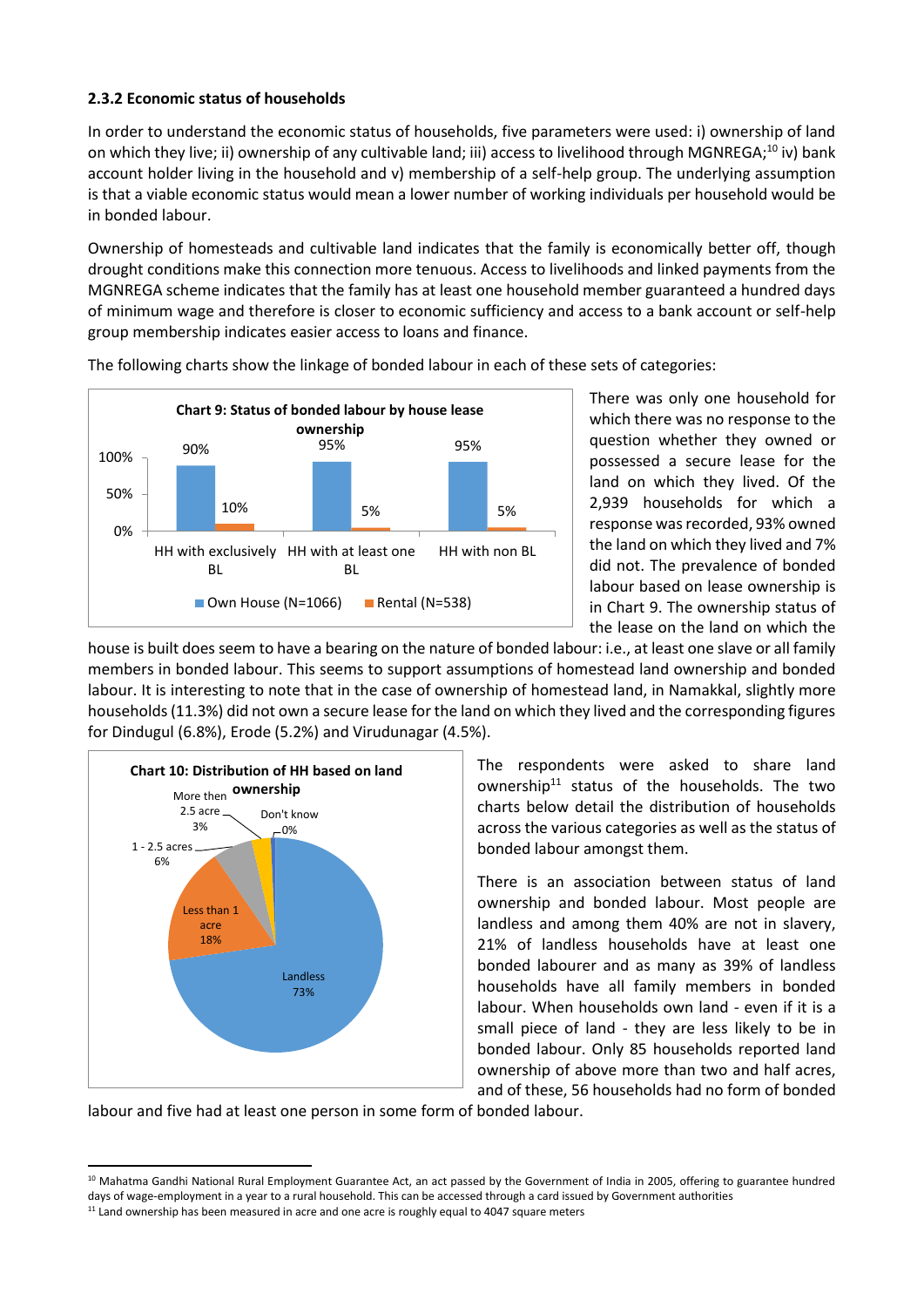The status of bonded labour linked with possession and use of the MGNREGA by households was also explored. The MGNREGA aims at enhancing the livelihood security of people in rural areas by guaranteeing hundred days of wage-employment in a financial year to a rural household, whose adult members volunteer to do unskilled manual work. Households need to give their applications in writing to the Gram Panchayat with the date from which employment is required, the number of days of employment required, the names of the adult members of the household who are willing to do unskilled manual work, and some other details particulars such as age, sex and Scheduled Caste and Scheduled Tribe status. This scheme is an important policy instrument to reduce rural poverty.



Charts 12 and 13 below detail the population distribution of possession of a card in the household as well as the incidence of bonded labour linked with payments for a certain number of days of work through the scheme.



While a household may have an MGNREGA card and receive 100 days of employment, the question focused on actual receipt of payment for a number of days worked. This was emphasised because the scheme has been wrought with corruption in many places and with criticism about the payments not reaching those who have worked. To stop corruption the government developed a new policy of paying directly into people's bank account,<sup>12</sup> which is one of the reasons why having a bank account is important for rural poor.

Chart 14 compares the bonded labour status within each group based on number of days that a household received payments for. This shows that while a high number of households with at least one bonded labourer

-

<sup>12</sup>http://timesofindia.indiatimes.com/city/delhi/Corruption-in-MGNREGA-stopped-by-direct-payments-Minister/articleshow/53598422.cms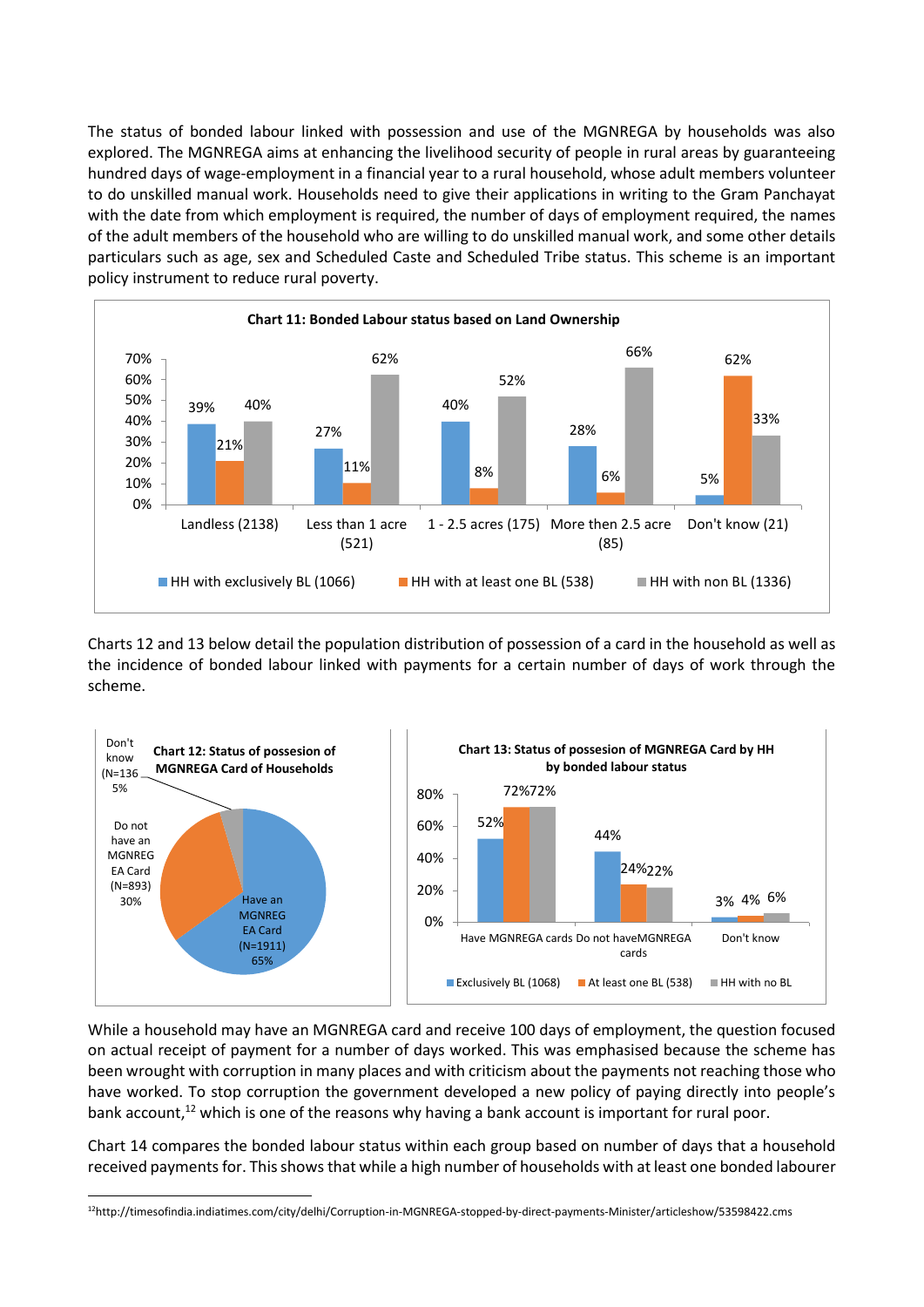

received payment for more than 50 days, those households that received the highest proportion of payments for more than 75 days were from houses where there were no bonded labourers.

42% of the households reported that someone in the household was a member of a self-help group and 90% said that someone in the household had a bank account. Charts 15 and 16 below show the difference between those households that have exclusively bonded labourers and those that have at least one bonded labourer: it is linked with an individual in the household having access to a bank account and membership of a self-help group respectively.



Membership of an SHG group found to be positively correlated with bonded labourer within a household – households with bonded labourers are slightly more likely to be in a SHG.

This may be due to the targeting criteria for membership of SHGs set up as part of the programme through the Freedom Funds partners. NGOs are consciously targeting this to more vulnerable households, and setting up SHGs is one of the first interventions that they do in an intervention area. Household access to a bank account is not correlated with bonded labour within a household.

# **2.2.3 School-going children and bonded labour**

There were questions in the tool on the school-going status of children in households and the table below details these links with bonded labour status of households: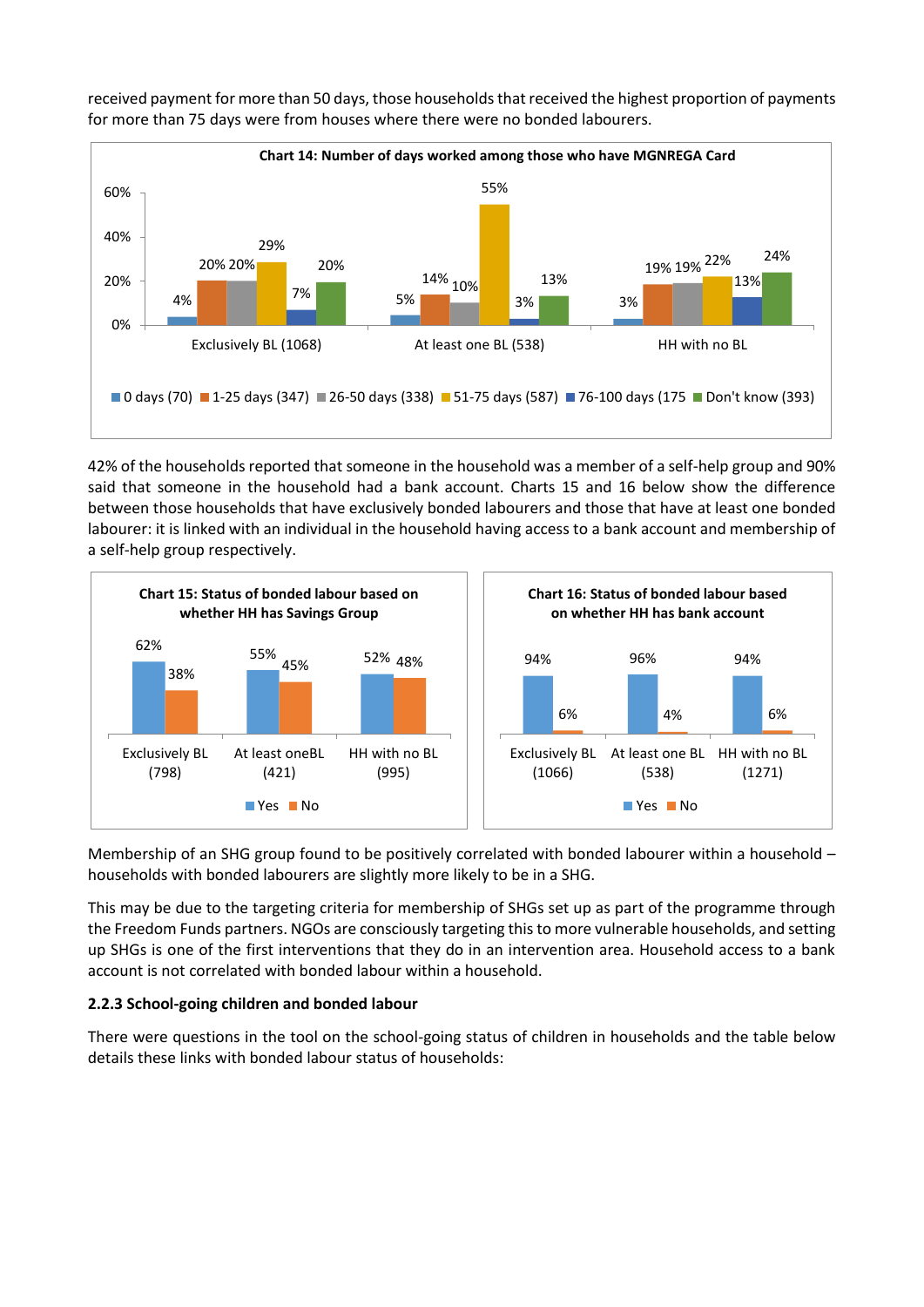| School going children                  | <b>Exclusively bonded</b><br>labourers (N=1066) |       | At least with one bonded<br>labourer (N=538) |              | No bonded<br>labourers (N=1336) |       |
|----------------------------------------|-------------------------------------------------|-------|----------------------------------------------|--------------|---------------------------------|-------|
| Age in years                           | <b>Boys</b>                                     | Girls |                                              | <b>Girls</b> | <b>Boys</b>                     | Girls |
|                                        |                                                 |       | <b>Boys</b>                                  |              |                                 |       |
| 5                                      | 34                                              | 29    | 12                                           | 6            | 37                              | 15    |
| 6                                      | 33                                              | 36    | 17                                           | 17           | 37                              | 21    |
| 7                                      | 40                                              | 29    | 19                                           | 8            | 48                              | 33    |
| 8                                      | 44                                              | 38    | 20                                           | 10           | 36                              | 26    |
| 9                                      | 30                                              | 27    | 16                                           | 5            | 39                              | 24    |
| 10                                     | 51                                              | 30    | 20                                           | 9            | 43                              | 40    |
| 11                                     | 30                                              | 37    | 14                                           | 10           | 22                              | 26    |
| 12                                     | 48                                              | 33    | 13                                           | 22           | 44                              | 47    |
| 13                                     | 42                                              | 45    | 27                                           | 16           | 60                              | 42    |
| 14                                     | 56                                              | 47    | 24                                           | 26           | 67                              | 52    |
| No. of children                        | 408                                             | 351   | 182                                          | 129          | 433                             | 326   |
| No. of HHs                             | 340                                             | 287   | 164                                          | 113          | 388                             | 276   |
| % of HHs with school<br>going children | 32%                                             | 27%   | 30%                                          | 21%          | 29%                             | 21%   |

Data on school-going children shows no major variation in case of boys hailing from families with one, all or no bonded labourers. However, the data for school going girls was different – relatively more households that had exclusively bonded labourers had dropouts as compared to other groups.

School dropout status of children under 14 years was also explored in the tool and chart 18 below shows the linkage between dropout rates and bonded labour status. The percentage of dropout by bonded labour status is in the expected direction, with a higher number of dropouts among the households with exclusively bonded labourers and lesser number among the households without bonded labourers. Overall, 84 HHs (2.8%) have at least one dropout.



#### **2.3.4 Access to healthcare for households**

Tamil Nadu has made great progress on maternal, new born and child health.<sup>13</sup> In addition to public investments the private health sector has also expanded which has improved access to care. However, most health expenses are paid out of household pockets. In our sample the vast majority of respondents, (97%) had access to at least health service. Chart 18 above, shows that 91% among the HHs that have all family members in bonded labour and 95% of HHs that have at least one member in bonded labour report accessing government health services. Health emergencies are given as a reason for taking out loans (see below). Health problems are directly correlated with poverty due to the costs of treatment and reduced income due to a reduced ability to work.

-

<sup>13</sup> http://ghlc.lshtm.ac.uk/files/2011/10/GHLC-book\_Chapter-6.pdf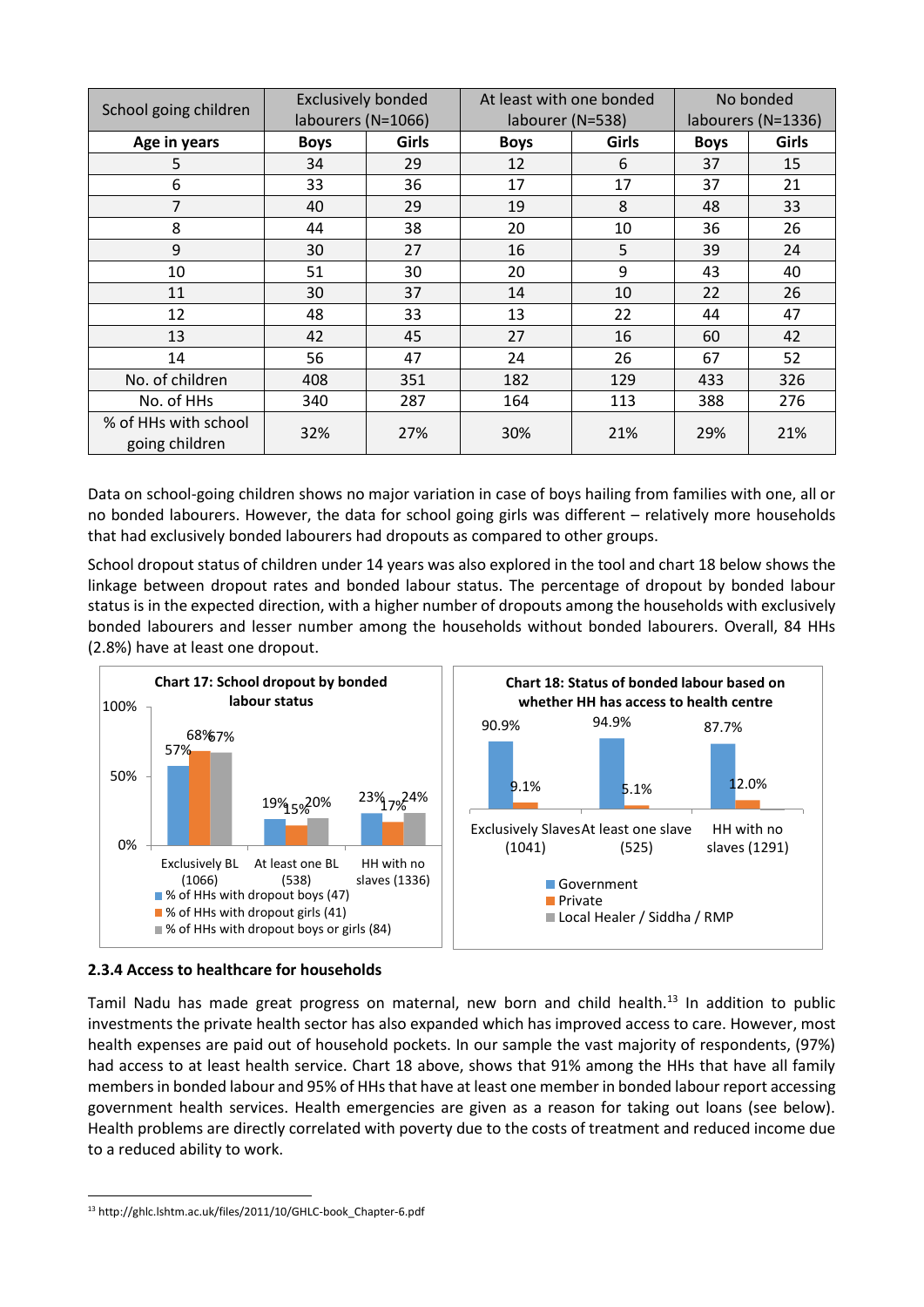## **2.3.5 Trafficking**

Agents play a minimal role in trafficking people for mill work and other work (by promising good income and decent working conditions). The data shows that, overall, only 9% of the respondents admitted the role of agents in trafficking individuals to mills and 8% admitted their role in trafficking people.

Charts 19 and 20 shows that relatively more households with at least one bonded labourer reported visits of trafficking agents as compared to the households with all members in bonded labour. The houses with no bonded labourers reported the highest number of visits by traffickers and/ or agents for both mill and other work.



#### **2.4 Loans and bonded labour**

The link between loans and bonded labour emerged as significant during the story analysis workshop and the findings of the baseline study corroborate this.

The chart below details the status of bonded labour and loans. A relatively higher number of households with members involved in bonded labour reported taking a loan as compared to the other households. 70% of the HH without bonded labour have a loan.



The sources of the loans tended to be wide ranging. The chart below details the status of bonded labour and its linkages with the sources of loans and is calculated only for those who have taken a loan.

Chart 22 shows that the pattern of borrowing seemed to be similar across those households that had bonded labourers. The average percentages of borrowing from various sources across these categories can be seen in the chart above. Households without members in bonded labour have better access to savings groups and banks – which are relatively safe compared to a money lender / pawn broker – but they also still use the moneylenders and they have less access to micro-credit, perhaps because of micro-credit group criteria. For households with members in bonded labour, the moneylender was the reported major source for borrowing money. Chart 20 below provides a distribution of loan status across the NGO partners.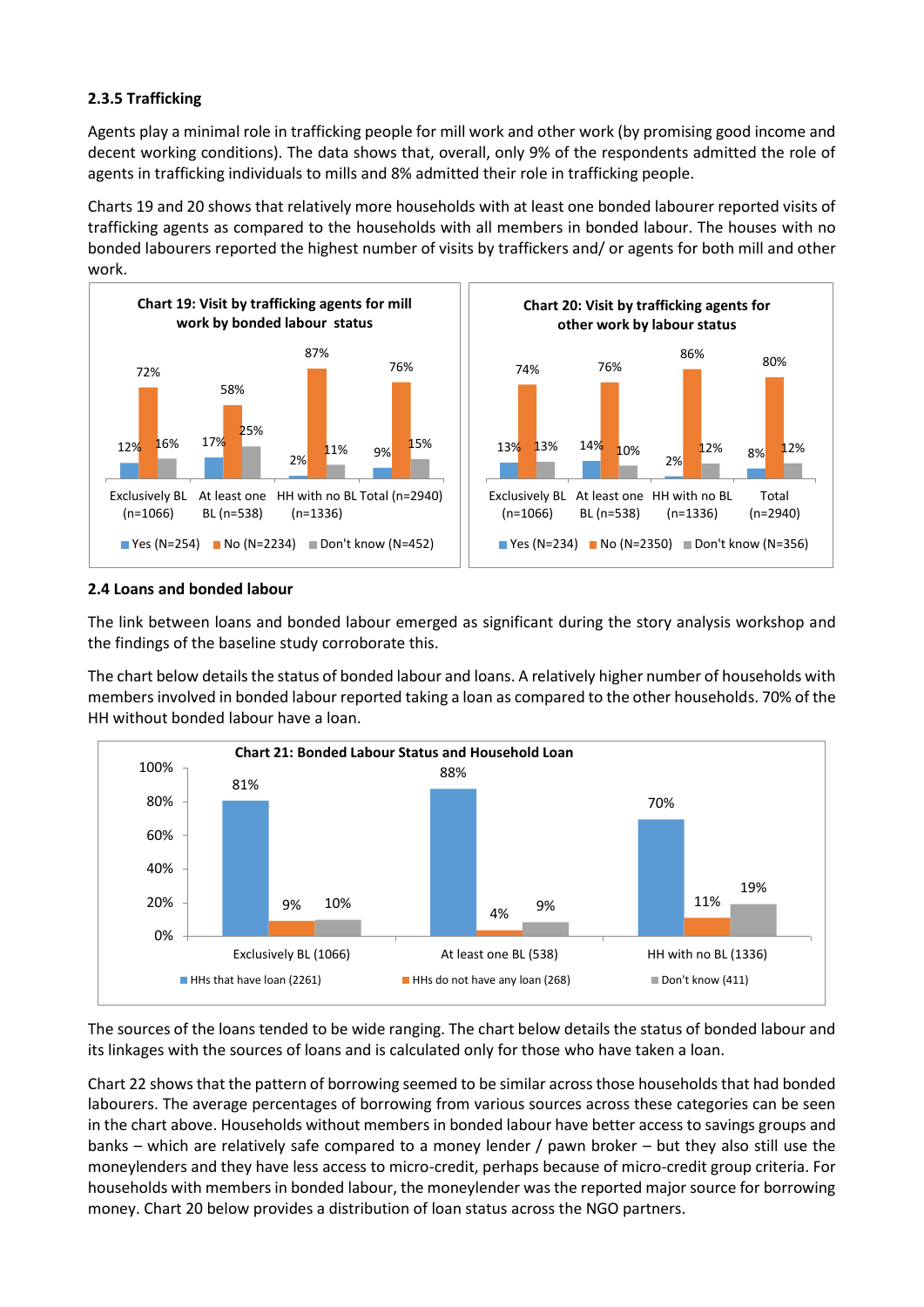



As explained above, families not affected by bonded labour are less likely to have a loan, and the chart below is only for those households that do have a loan. Here too, the major reasons for loans reported by all categories was disease/illness followed by marriages.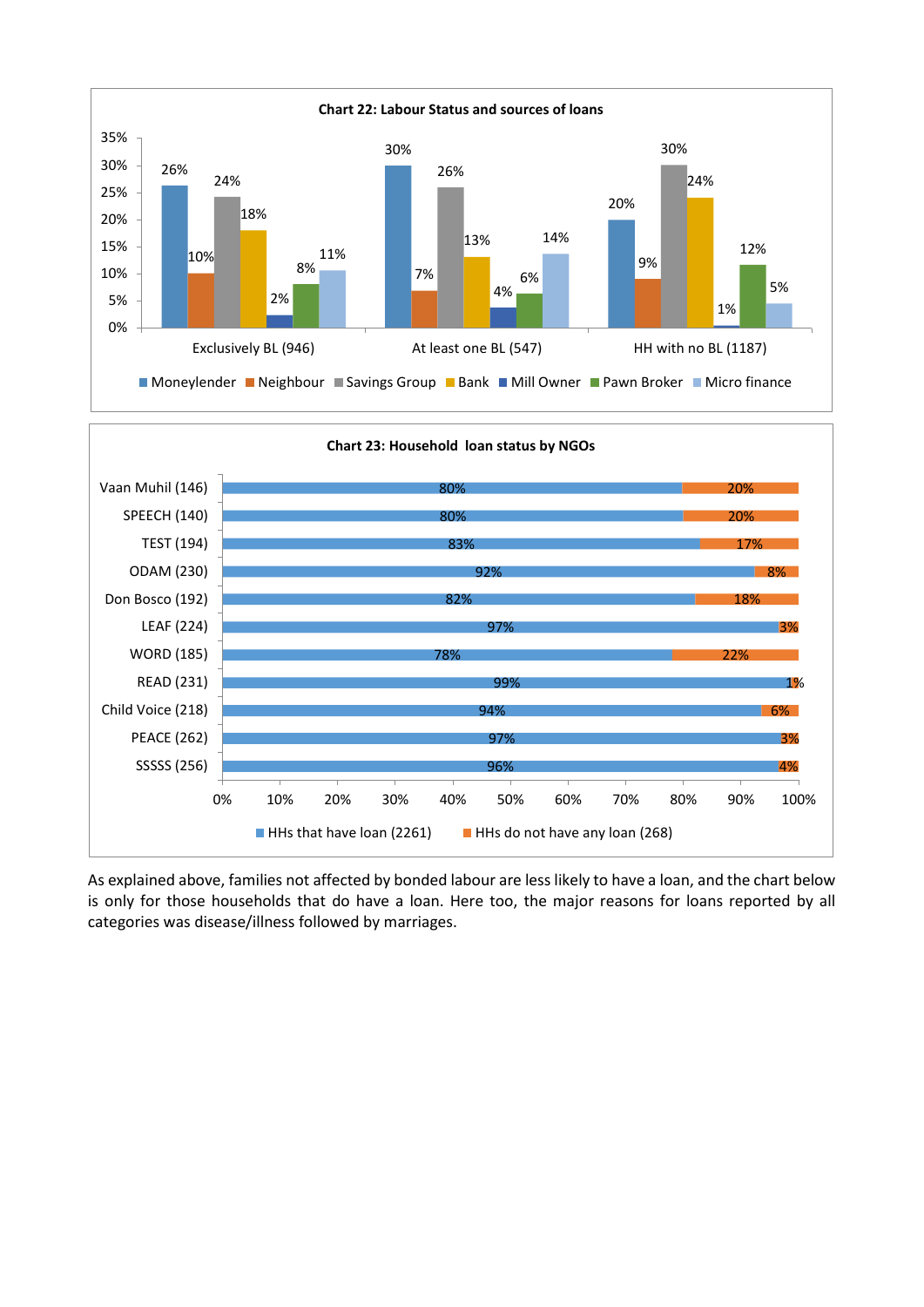

Households with no bonded labour borrow more often for agriculture than households with members in bonded labour. All households mention illness as the main reason for taking out loans. One interesting pattern here is that high numbers (across all groups) are incurring debts for marriage (e.g. 10-13% of loans) but they only give 1-3% as caused by dowry. It may be that people conflated the cost of dowry with those of marriage in general.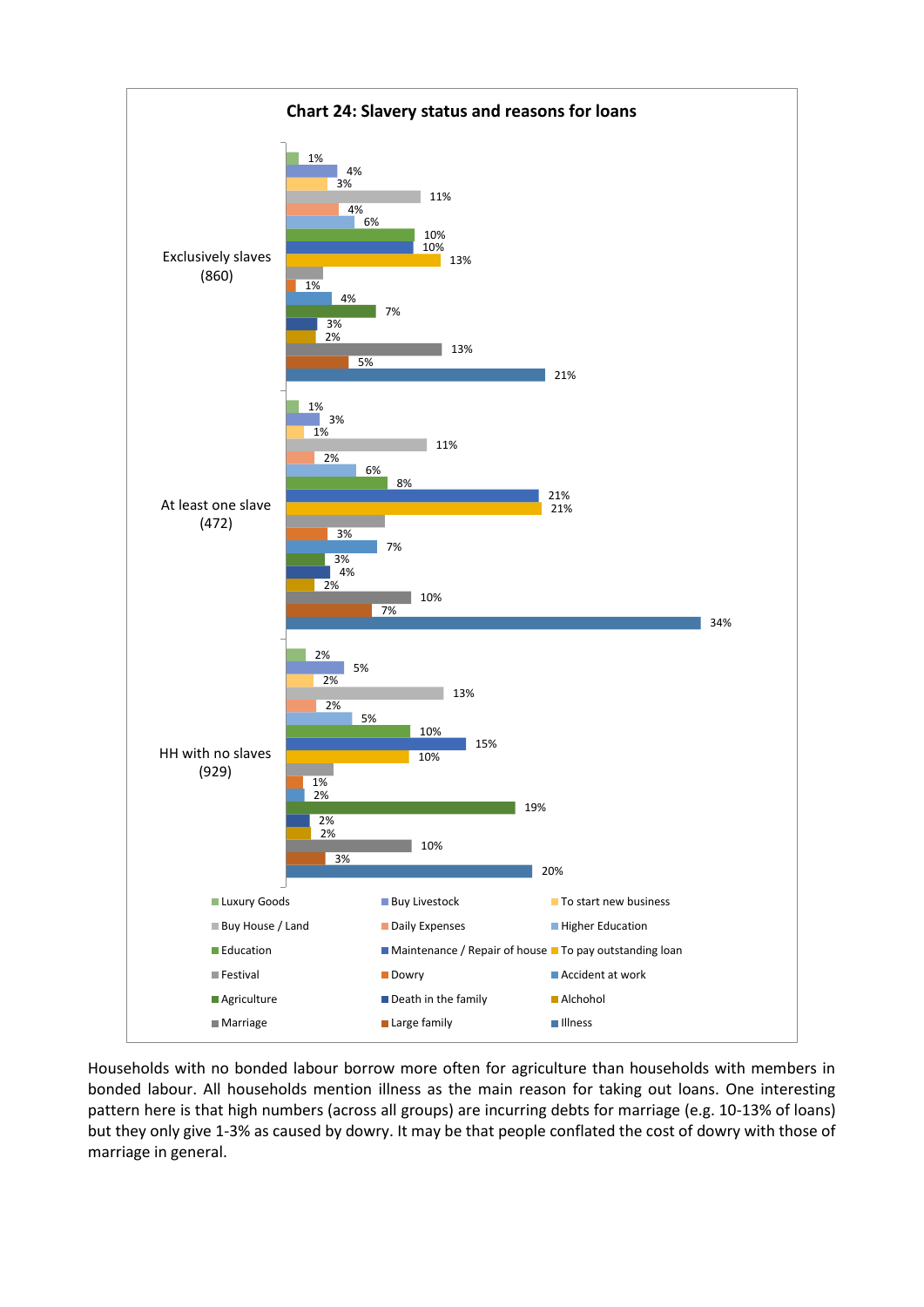#### **2.5 Early marriage and bonded labour**

The linkages between the bonded labour status of families and the incidence of early marriage were explored. Early marriage is defined as below the legal age of marriage in India. The table below details the incidence of early marriage in households with different status of bonded labour.

|                                                                | <b>Child marriage</b><br>among boys | <b>Child marriage</b><br>among girls | Any child<br>marriage |
|----------------------------------------------------------------|-------------------------------------|--------------------------------------|-----------------------|
| Exclusively bonded (1036)                                      | 1.06%                               | 0.77%                                | 1.64%                 |
| At least with one bonded labourer (535)                        | 1.12%                               | 2.43%                                | 3.55%                 |
| No bonded labourers (1324)                                     | 0.91%                               | 0.45%                                | 1.06%                 |
| <b>Total (2895)</b>                                            | 1.07%                               | 0.93%                                | 1.73%                 |
| 45 HH reporting 'don't know' were not included in the analysis |                                     |                                      |                       |

Prevalence of early marriage among boys and girls given in the table shows that there is a low proportion of incidence recorded among the sample households. The proportion of early marriage among boys is slightly higher than that among the girls. Note that the legal age of marriage for boys is 21 and for girls, 18. Early marriage by status of bonded labour shows that the households having at least one bonded labourer recorded relatively higher numbers of early marriages as compared to their counterparts.

#### **2.6 Alcoholism and bonded labour**



An attempt has been made to explore the prevalence of alcoholism among families with members in a situation of bonded labour, due to the reported importance of this topic given by respondents during the scoping visit and life story analysis. In the life story analysis participants saw alcoholism of the head of the family as one of the major factors forcing the family into poverty and pushing the family members to become bonded.

Alcoholism is notoriously difficult to diagnose as alcoholics often hide their drinking from their family members – who therefore cannot estimate the alcohol intake. Alcoholics may also underreport their alcohol intake. But because it came out so strongly we wanted to see if we could collect valid data. The validation exercise showed that the results had high variation and should thus be treated with caution.

54% of the sample families reported that the head of the household drank alcohol - with 9% of the families reporting the head of household drinking 5-7 days in a week, 16% reporting drinking 1-4 days in a week and 29% reporting drinking occasionally (less than one day a week). We did not find clear enough evidence on correlations between drinking and bonded labour.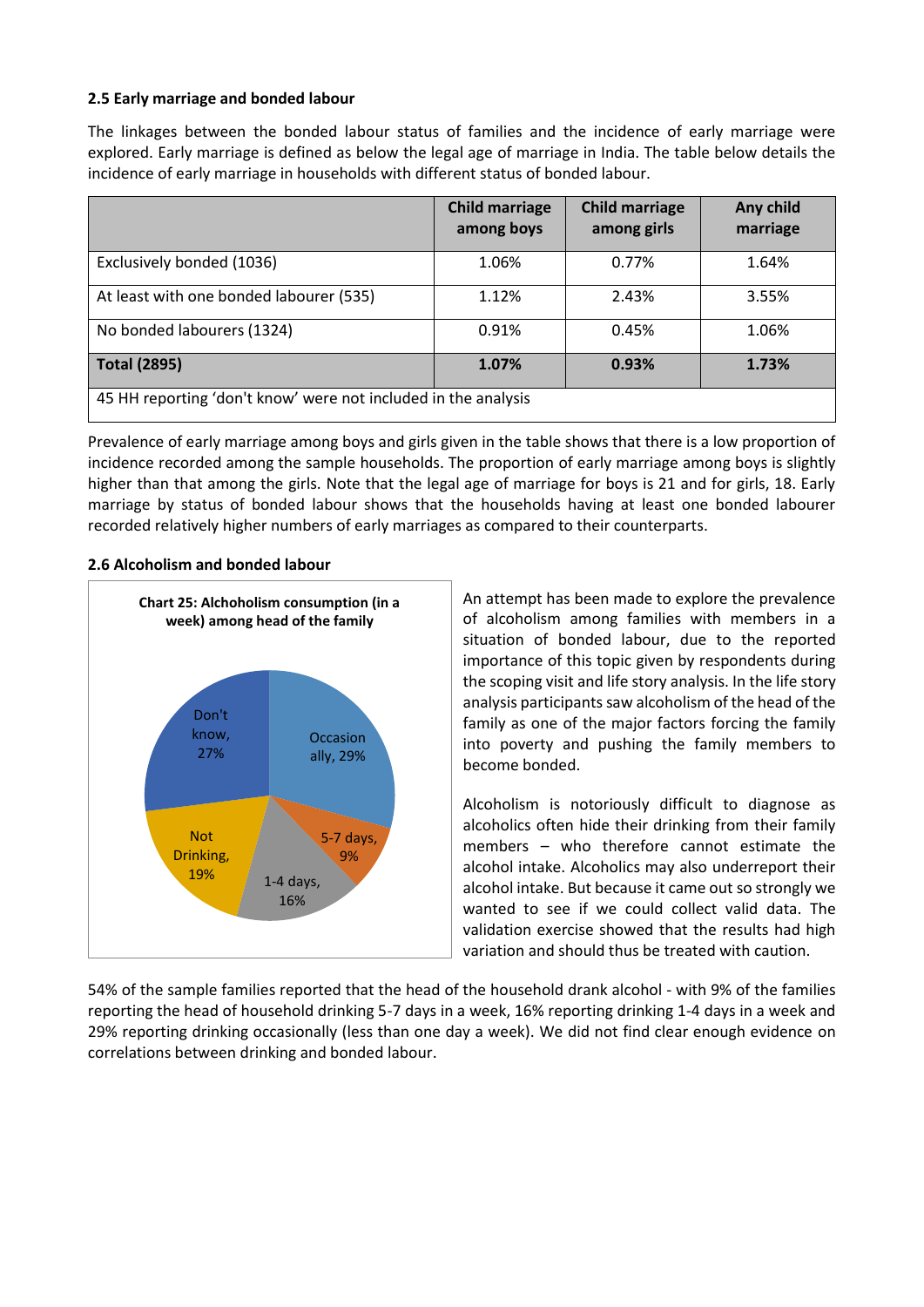#### **3. Conclusions and recommendations**

The aim of the process was to estimate a prevalence of bonded labour in the selected intervention communities of the Freedom Fund hotspot in Tamil Nadu. Prevalence data helps mainly to understand the profile of families in bonded labour and to understand any correlations with different variables. The analysis of life stories provided a better insight into the life situations of families in bonded labour and explored questions of why and how. Due to the clear causal factors emerging from the life story analysis, the current prevalence study was able to focus on these important indicators.

The team facilitated a discussion on the results at the end of the data collection in each site. These discussions focused on the reasons for the differences in prevalence results using the tallied up data allowing to explore how gender, age and caste dynamics shape bonded labour, with over 18 year olds mostly working outside and 18 year olds and below mostly inside or near the village of residence. The facilitators tallied up the prevalence data from the forms to facilitate a discussion on the prevalence results. Tallying up all the results was not possible as we worked with pictorials on sheets to allow illiterate people to participate in a transparent process. Facilitators asked the five questions below, observed the interactions and made sure that every participant was given a chance to speak. In places where the prevalence result was very low and nil we did not hold discussions.

- 1. What are the reasons for the existence of bonded labour?
- 2. What happens when one attempts to come out of bonded labour?
- 3. Has anyone came out of bonded labour from this village? If yes, who supported them?
- 4. Whom to be approached for coming out of bonded labour?
- 5. What are the ways to reduce/address bonded labour from your perspective?

The quantitative data has been shared by Praxis with the NGOs in Tamil. We have entered the data in excel format and analysed it. A summary of the results is attached in Annex 5.

It might be worthwhile to try to pilot data entry with iPads – tallying up can be easier and thus allows for a more extended immediate comprehensive group analysis on the spot. However, data entry on iPads can have more errors in data entry and is particularly hard for illiterate people to fix or comment on.

The estimates from the current prevalence study show the correlations of bonded labour with various factors. Where possible, conclusions have been drawn about whether this quantitative analysis corroborates certain widely held assumptions about patterns and correlations with regard to forms of bonded labour in India. What can be conclusively stated about a range of factors) is detailed below:

- Within the intervention communities of these partners, 45% of the households had no bonded labourers, 36% had all family members in bonded labour and 18% households had at least one family member in bonded labour
- Geographically, within our sample, Dindigul and Erode had over 80% households affected by bonded labour, whereas Namakkal and Virudhunagar had over 60% non-bonded labourer households. So clearly the interventions are in the right spot
- Among the total population, 9.94% are bonded labourers aged below 18 and most of these (6.57%) are girls. Most of the girls involved in bonded labour are working in the mills inside the village. Adults in bonded labour work more often outside the village
- Caste, gender, age, access to MGNREGA benefits, and loan-taking are the key factors at the individual and household level that contribute to bonded labour in this hotspot. Within the hotspot as a whole there are few economic opportunities available outside the mills and alcohol is easily available and consumed widely
- With regard to social status, SC HH had 38% with no family members in bonded labour and OBC had 56% HH with no bonded labourers. The pattern of population distribution is in keeping with the assumptions that the study made: i.e., that the population in intervention areas of the NGOs is